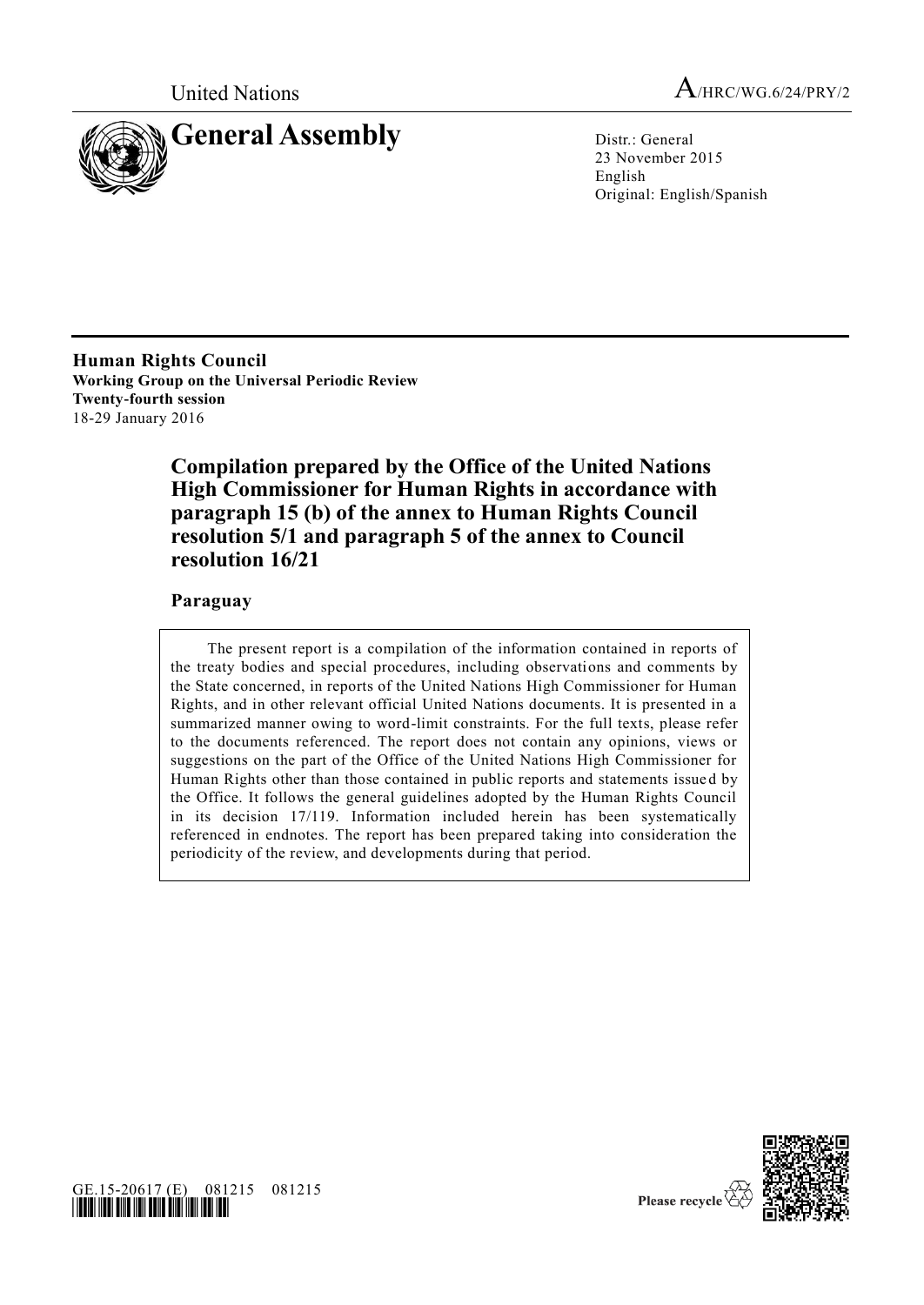# **I. Background and framework**

# **A. Scope of international obligations**<sup>1</sup>

# **1.** International human rights treaties<sup>2</sup>

|                                                                       | Status during previous cycle                                                                                                                                                               | Action after review            | Not ratified/not accepted                                                                                                                                 |
|-----------------------------------------------------------------------|--------------------------------------------------------------------------------------------------------------------------------------------------------------------------------------------|--------------------------------|-----------------------------------------------------------------------------------------------------------------------------------------------------------|
| Ratification, accession ICERD (2003)<br>or succession                 | <b>ICESCR (1992)</b>                                                                                                                                                                       | <b>ICPPED (2010)</b>           |                                                                                                                                                           |
|                                                                       | <b>ICCPR</b> (1992)<br><b>ICCPR-OP 2 (2003)</b><br>CEDAW (1987)<br>CAT (1990)<br>OP-CAT (2005)<br>CRC (1990)<br>OP-CRC-AC (2002)<br>OP-CRC-SC (2003)<br><b>ICRMW</b> (2008)<br>CRPD (2008) |                                |                                                                                                                                                           |
| Reservations and/or<br>declarations                                   | OP-CRC-AC (declaration: art. 3<br>$(2)$ , age of recruitment at 18<br>years, 2006)                                                                                                         |                                |                                                                                                                                                           |
| Complaints<br>procedures, inquiries<br>and urgent action <sup>3</sup> | OP-ICESCR (signature, 2009)<br>ICCPR-OP 1 (1995)<br>OP-CEDAW, art. 8 (2001)<br>CAT, arts. 20, 21 and 22 (1990)<br>and 2002)<br>OP-CRPD, art. 6 (2008)                                      | OP-CRC-IC (signature,<br>2012) | ICERD, art. 14<br>OP-ICESCR (signature,<br>2009)<br>ICCPR, art. 41<br>OP-CRC-IC (signature,<br>2012)<br>ICRMW, arts. 76 and 77<br>ICPPED, arts. 31 and 32 |

### **2. Other main relevant international instruments**

|               | Status during previous cycle                                                                              | Action after review                                                                                                                              | Not ratified |
|---------------|-----------------------------------------------------------------------------------------------------------|--------------------------------------------------------------------------------------------------------------------------------------------------|--------------|
| or succession | <i>Ratification, accession</i> Convention on the Prevention<br>and Punishment of the Crime of<br>Genocide |                                                                                                                                                  |              |
|               | Rome Statute of the International<br>Criminal Court                                                       |                                                                                                                                                  |              |
|               | Palermo Protocol <sup>4</sup>                                                                             |                                                                                                                                                  |              |
|               | Convention on refugees and its<br>protocol <sup>5</sup>                                                   | 1954 Convention relating<br>to the Status of Stateless<br>Persons $(2014)$ and 1961<br>Convention on the<br>Reduction of Statelessness<br>(2012) |              |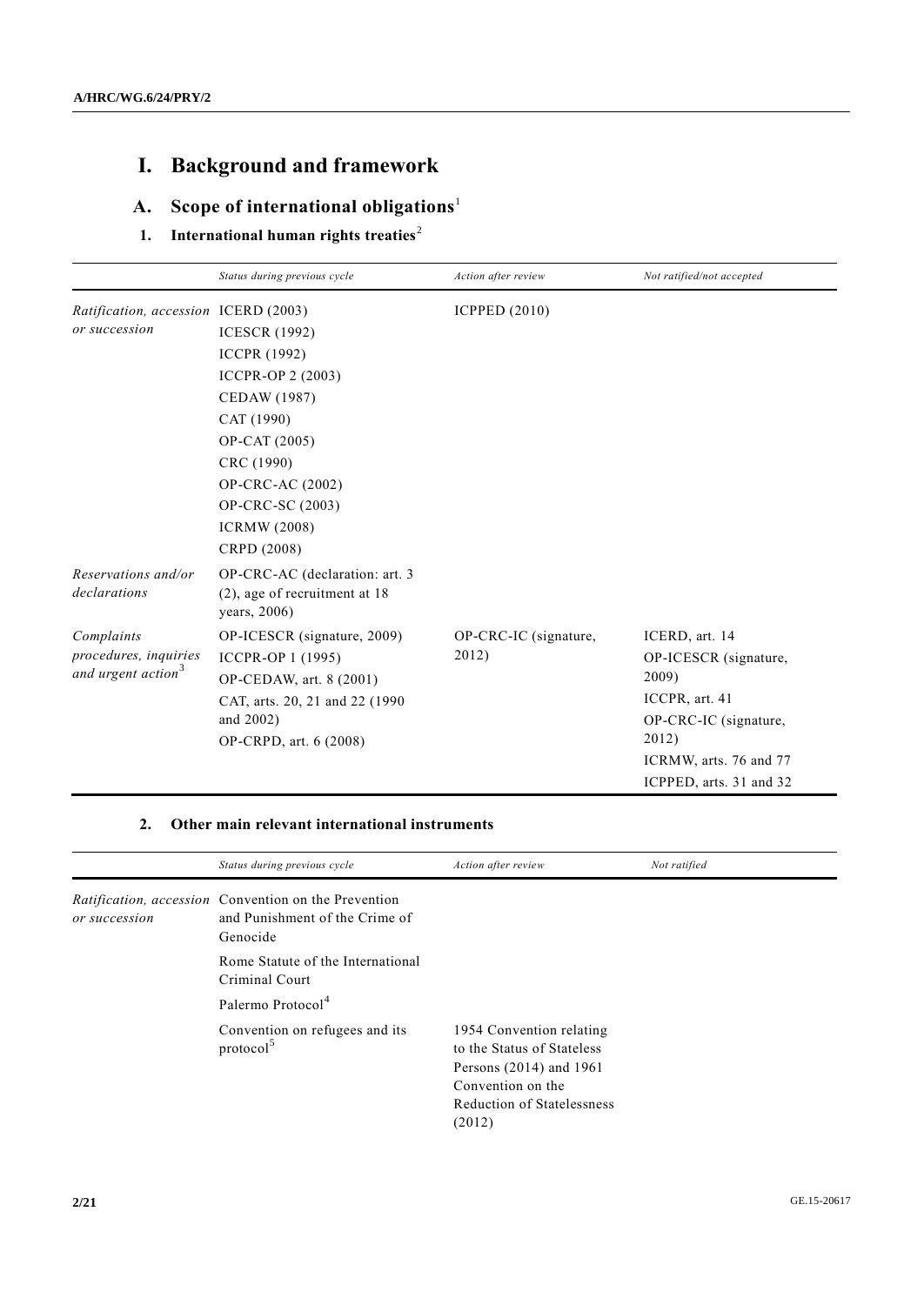| Status during previous cycle                                                                   | Action after review                         | Not ratified                   |
|------------------------------------------------------------------------------------------------|---------------------------------------------|--------------------------------|
| Geneva Conventions of 12<br>August 1949 and Additional<br>Protocols I, II and III <sup>6</sup> |                                             |                                |
| ILO fundamental conventions <sup>7</sup>                                                       |                                             |                                |
| ILO Convention No. $169^8$                                                                     | <b>ILO Convention No. 189</b><br>$(2013)^9$ |                                |
|                                                                                                |                                             | Convention against             |
|                                                                                                |                                             | Discrimination in<br>Education |

1. The Committee on Economic, Social and Cultural Rights, the Special Rapporteur on extreme poverty and human rights and the United Nations country team urged Paraguay to ratify OP-ICESCR.<sup>10</sup>

2. The country team recommended that Paraguay consider ratification of OP-CRC- $IC.$ <sup>11</sup>

3. The Committee on the Protection of the Rights of All Migrant Workers and Members of Their Families invited Paraguay to ratify the International Labour Organization (ILO) Migration for Employment Convention (Revised), 1949 (No. 97), Migrant Workers (Supplementary Provisions) Convention, 1975 (No. 143) and Private Employment Agencies Convention, 1997 (No. 181).<sup>12</sup>

4. The Committee on Enforced Disappearances encouraged Paraguay to recognize the Committee's competence under articles 31 and 32 of the Convention.  $13$  The Committee on Migrant Workers invited Paraguay to make the declarations provided for in articles 76 and 77 of ICRMW;<sup>14</sup> and the Committee on the Elimination of Racial Discrimination encouraged it to make the declaration provided for in article 14 of the Convention.<sup>15</sup>

5. The United Nations Educational, Scientific and Cultural Organization (UNESCO) recommended that Paraguay be encouraged to ratify the Convention against Discrimination in Education.<sup>16</sup>

### **B. Constitutional and legislative framework**

6. In 2013, the Human Rights Committee welcomed Act No. 4614-2012, which brought the definition of torture and enforced disappearance into line with international standards. <sup>17</sup> The Committee on Enforced Disappearances was nevertheless concerned that the phrase "placing them outside the protection of the law" may be construed as an intentional element (animus) that would have to be present in order for the act to constitute criminal conduct.<sup>18</sup>

7. While appreciating the Criminal Code provisions prohibiting the sale of children, child pornography and child commercial sexual exploitation, and Act No. 4788/12 on human trafficking, the Committee on the Rights of the Child recommended harmonizing domestic criminal legislation with OP-CRC-SC.<sup>19</sup>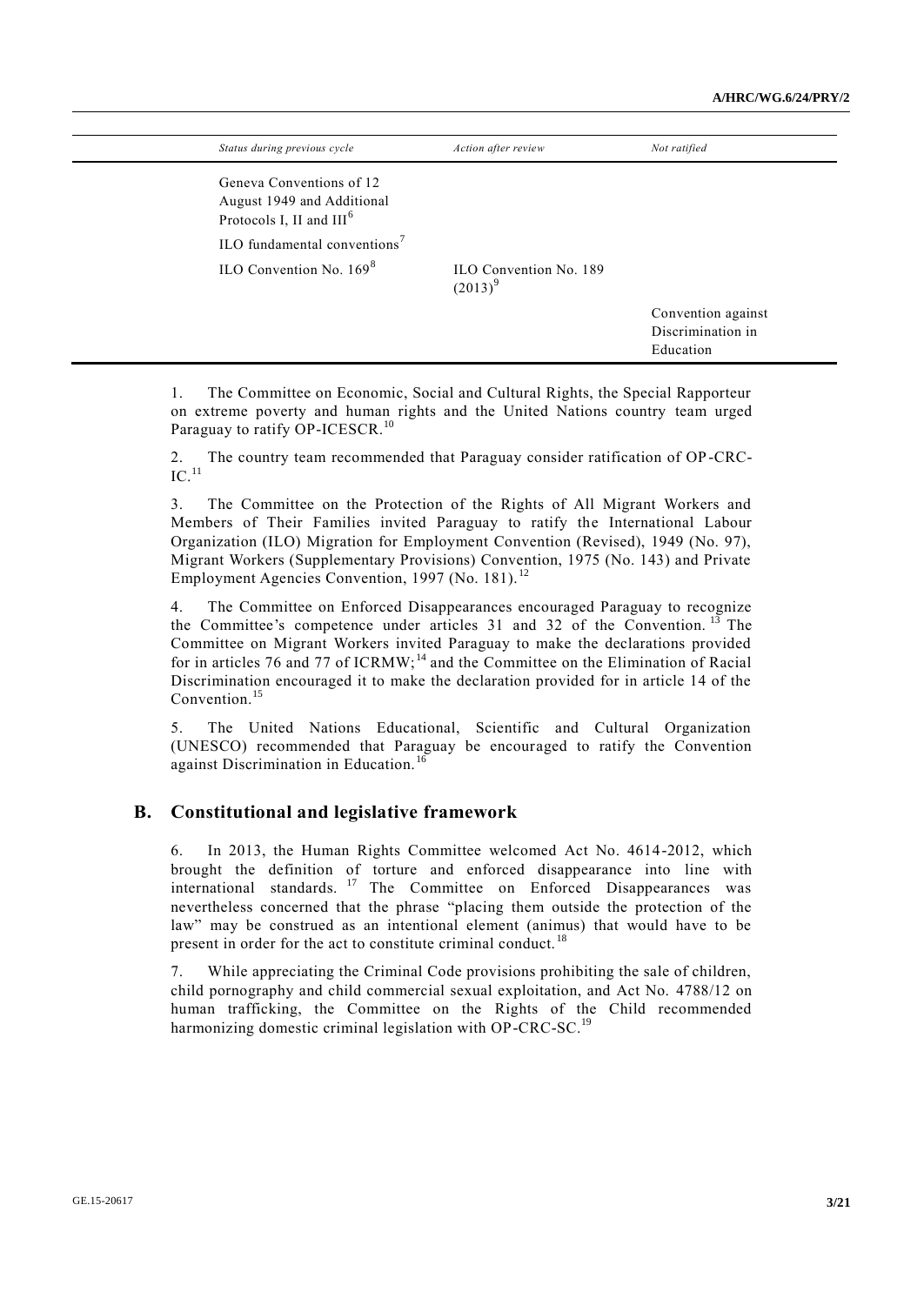## **C. Institutional and human rights infrastructure and policy measures**

**Status of national human rights institutions**<sup>20</sup>

| National human rights institution    | Status during previous<br>cycle | Status during present cycle <sup>21</sup> |
|--------------------------------------|---------------------------------|-------------------------------------------|
| Defensoría del Pueblo<br>(Ombudsman) | A(2008)                         | Suspended in 2014                         |

8. The Committee on Economic, Social and Cultural Rights was concerned that a new Ombudsman had not been appointed since 2008 and that the A-status accreditation had been suspended.<sup>22</sup> Several treaty bodies and the country team urged Paraguay to appoint an Ombudsman and ensure that the institution complies fully with the Paris Principles.<sup>23</sup> The Committee on Enforced Disappearances took note of the functions assigned to the Ombudsman's Office with respect to enforced disappearance. $^{24}$ 

9. The Special Rapporteur on torture and other cruel, inhuman or degrading treatment or punishment welcomed the fact that the National Preventive Mechanism (NPM) has been approved.<sup>25</sup> The Committee against Torture recommended ensuring that the NPM receive resources to carry out its mandate independently and effectively. <sup>26</sup> The country team recommended strengthening the NPM and the programmes for preventing and punishing torture.<sup>27</sup> The Committee on the Rights of Persons with Disabilities recommended that the mandate of the mechanism include the oversight of psychiatric hospitals and detention conditions of persons with psychosocial disabilities, particularly in Tacumbú prison.<sup>28</sup>

10. The Human Rights Committee welcomed the establishment of the Human Rights Network of the Executive Branch and the planned increase in capacity of the Inter-Institutional Commission for Compliance with International Judgements.

11. The Committee on Enforced Disappearances welcomed the launch of the Recommendations Monitoring System. <sup>30</sup> The country team recommended that the System be further strengthened to ensure its sustainability.<sup>31</sup>

12. The Committee on the Rights of the Child was concerned about the unclear mandates of the National Council for Childhood and Adolescents, the National Secretariat for Children and Adolescents, the Coordinating Office for the Rights of Children and Adolescents and departmental and municipal councils for children and adolescents.<sup>32</sup>

13. The Committee on Economic, Social and Cultural Rights recommended the strengthening of State institutions in order to promote and protect economic, social and cultural rights. $33$ 

14. The Committee on the Rights of Persons with Disabilities called for an independent human rights mechanism that monitors the situation of persons with disabilities.<sup>34</sup> The Committee on Economic, Social and Cultural Rights welcomed the formulation of a national action plan on the rights of persons with disabilities. <sup>35</sup>

15. The Human Rights Committee regretted that the National Human Rights Plan did not reflect all concerns identified during the drafting process involving civil society.<sup>36</sup> The Special Rapporteur on extreme poverty and human rights recommended that indicators be established to enable the impact of public policies concerning human rights to be measured. $37$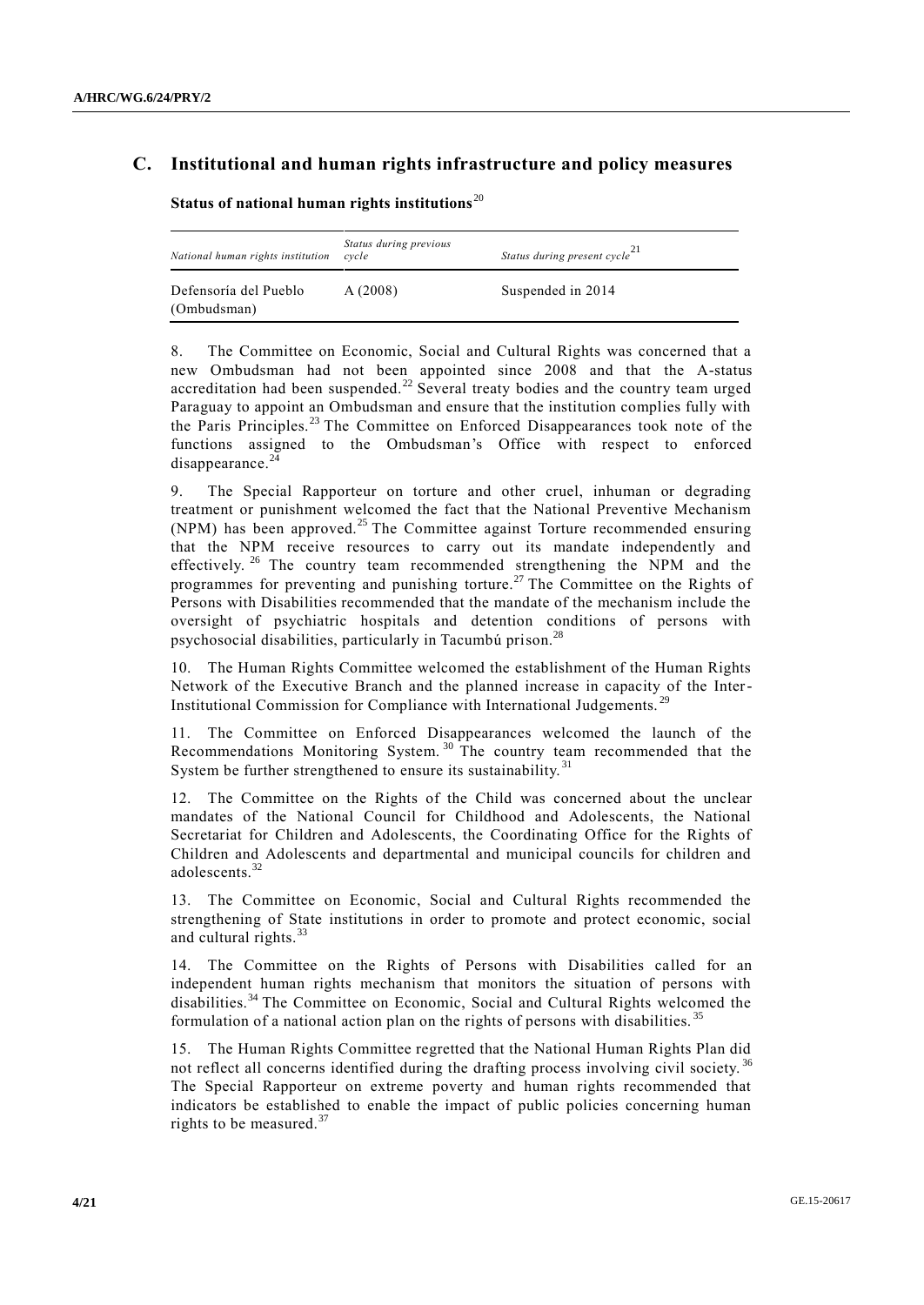16. The Committee against Torture recommended implementing the National Plan for the Prevention and Elimination of Sexual Exploitation of Children and Adolescents.<sup>38</sup> The Committee on the Rights of the Child welcomed the National Strategy for the Prevention and Elimination of Child Labour and the Protection of Adolescent Workers and the Comprehensive Programme for Children and Adolescents Living on the Streets.<sup>39</sup>

# **II. Cooperation with human rights mechanisms**

## **A. Cooperation with treaty bodies**

## **1. Reporting status**

| Treaty body                                                                                                   | Concluding<br>observations included<br>in previous review | Latest report<br>submitted since<br>previous review        | Latest concluding<br>observations                                  | Reporting status                              |
|---------------------------------------------------------------------------------------------------------------|-----------------------------------------------------------|------------------------------------------------------------|--------------------------------------------------------------------|-----------------------------------------------|
| Committee on the<br>Elimination of<br>Racial<br>Discrimination                                                | $\overline{a}$                                            | 2010                                                       | August 2011                                                        | Fourth to sixth reports<br>overdue since 2014 |
| Committee on<br>Economic, Social<br>and Cultural Rights                                                       | November 2007                                             | 2011                                                       | March 2015                                                         | Fifth report due in 2020                      |
| Human Rights<br>Committee                                                                                     | October 2005                                              | 2010                                                       | March 2013                                                         | Fourth report due in 2017                     |
| Committee on the<br>Elimination of<br>Discrimination<br>against Women                                         | January 2005                                              | 2010, 2015                                                 | October 2011                                                       | Seventh report pending<br>consideration       |
| Committee against<br>Torture                                                                                  | May 2000                                                  | 2010                                                       | November 2011                                                      | Seventh report due in 2015                    |
| Committee on the<br>Rights of the Child                                                                       | January 2010                                              | 2010<br>(initial reports on<br>OP-CRC-AC and<br>OP-CRC-SC) | October 2013<br>(initial reports on<br>OP-CRC-AC and<br>OP-CRC-SC) | Fourth to sixth reports due<br>in 2017        |
| Committee on the<br>Protection of the<br>Rights of All<br>Migrant Workers and<br>Members of Their<br>Families |                                                           | 2011                                                       | April 2012                                                         | Second report due in 2017                     |
| Committee on the<br>Rights of Persons<br>with Disabilities                                                    |                                                           | 2010                                                       | April 2013                                                         | Second and third reports due<br>in 2018       |
| Committee on<br>Enforced<br>Disappearances                                                                    |                                                           | 2013                                                       | September 2014                                                     | Second report due in 2020                     |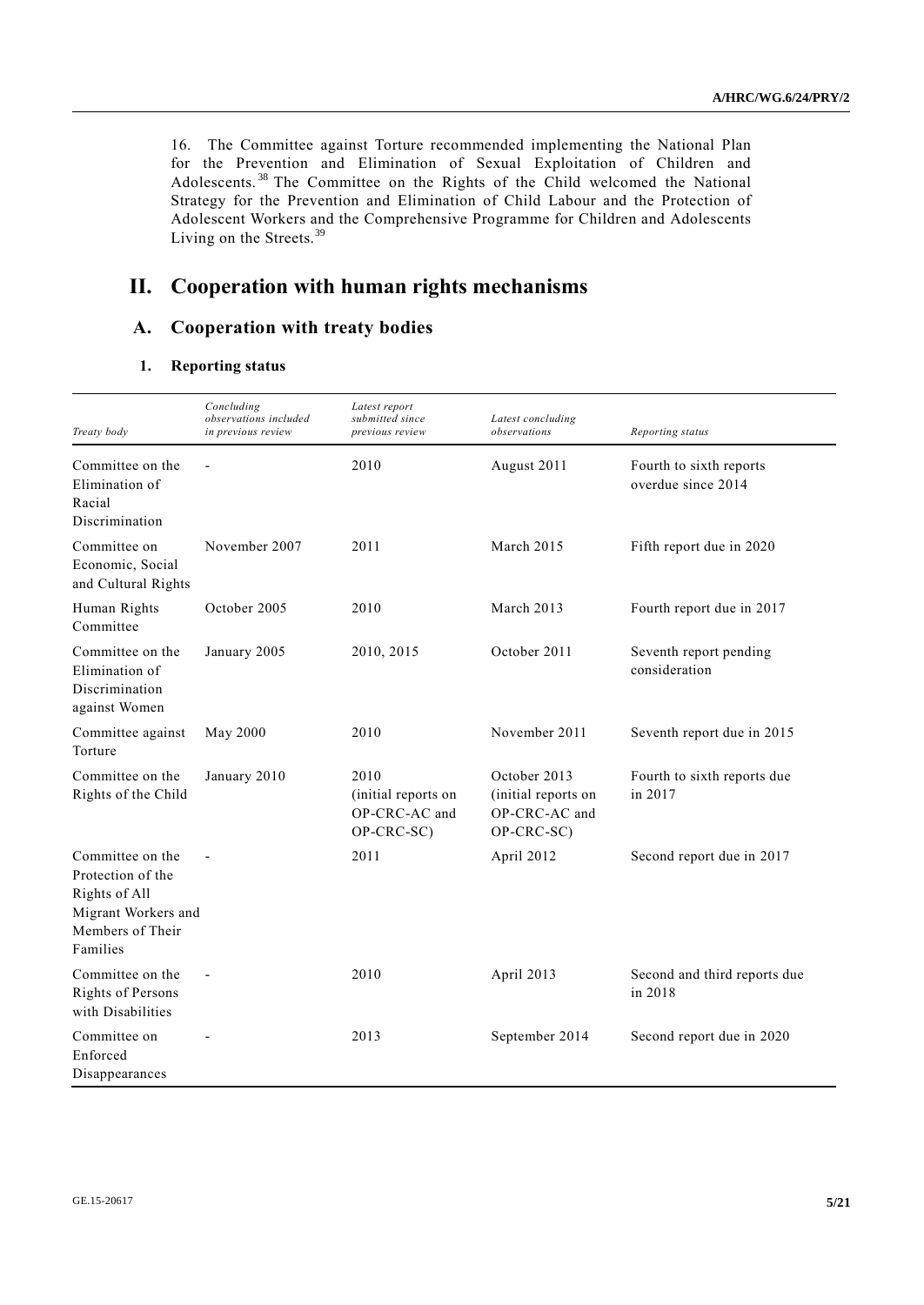### **2. Responses to specific follow-up requests by treaty bodies**

| Concluding observations                                                 |                 |                                                                                                                                                                                                                                                  |                                                                                                                            |  |
|-------------------------------------------------------------------------|-----------------|--------------------------------------------------------------------------------------------------------------------------------------------------------------------------------------------------------------------------------------------------|----------------------------------------------------------------------------------------------------------------------------|--|
| Treaty body                                                             | Due in          | Subject matter                                                                                                                                                                                                                                   | Submitted in                                                                                                               |  |
| Committee on the Elimination 2012<br>of Racial Discrimination           |                 | Legislation on racial<br>discrimination; indigenous<br>communities <sup>40</sup>                                                                                                                                                                 |                                                                                                                            |  |
| Human Rights Committee                                                  | 2014            | Investigation of human rights<br>violations documented by the<br>Truth and Justice Commission;<br>neighbourhood watch<br>committees; investigation into<br>the deaths of 17 people during<br>the police raid in Curuguaty in<br>$2012^{41}$      | $2014$ ; <sup>42</sup> additional<br>information requested; $43$<br>additional information<br>provided, 2015 <sup>44</sup> |  |
| Committee on the Elimination 2013<br>of Discrimination against<br>Women |                 | Trafficking and exploitation of<br>prostitution; women and health <sup>45</sup>                                                                                                                                                                  | $2013$ ; $46$ additional<br>information requested <sup>47</sup>                                                            |  |
| Committee against Torture                                               | 2012            | Legal safeguards for detained<br>persons; investigation and<br>prosecution of acts of torture;<br>trafficking in persons <sup>48</sup>                                                                                                           | 201349                                                                                                                     |  |
| Committee on the Rights of<br>Persons with Disabilities                 | 2014            | Exploitation by criminal gangs of<br>persons with disabilities; children<br>with disabilities enrolled in<br>school; right to vote <sup>50</sup>                                                                                                 | $2014^{51}$                                                                                                                |  |
| Committee on Enforced<br>Disappearances                                 | 2015            | National human rights<br>institution; communication of<br>persons deprived of liberty;<br>reparation and compensation <sup>52</sup>                                                                                                              |                                                                                                                            |  |
| <i>Views</i>                                                            |                 |                                                                                                                                                                                                                                                  |                                                                                                                            |  |
| Treaty body                                                             | Number of views | <b>Status</b>                                                                                                                                                                                                                                    |                                                                                                                            |  |
| $3^{53}$<br>Human Rights Committee                                      |                 | Dialogue ongoing. <sup>54</sup> Further information requested. <sup>55</sup>                                                                                                                                                                     |                                                                                                                            |  |
| Country visits and/or inquiries by treaty bodies                        |                 |                                                                                                                                                                                                                                                  |                                                                                                                            |  |
| Treaty body                                                             | Date            | Subject matter                                                                                                                                                                                                                                   |                                                                                                                            |  |
| $2010^{56}$<br>Subcommittee<br>on<br>Prevention of Torture              |                 | Visit to follow up on recommendations issued in 2009, <sup>57</sup><br>particularly those on the national preventive mechanism and the<br>situation of persons deprived of their liberty in Tacumbú prison<br>and police stations. <sup>58</sup> |                                                                                                                            |  |

17. In 2010, the Committee on the Elimination of Racial Discrimination, concerned by the situation of indigenous communities in the Chaco, transmitted to Paraguay two letters under the early warning and urgent action procedure.<sup>59</sup>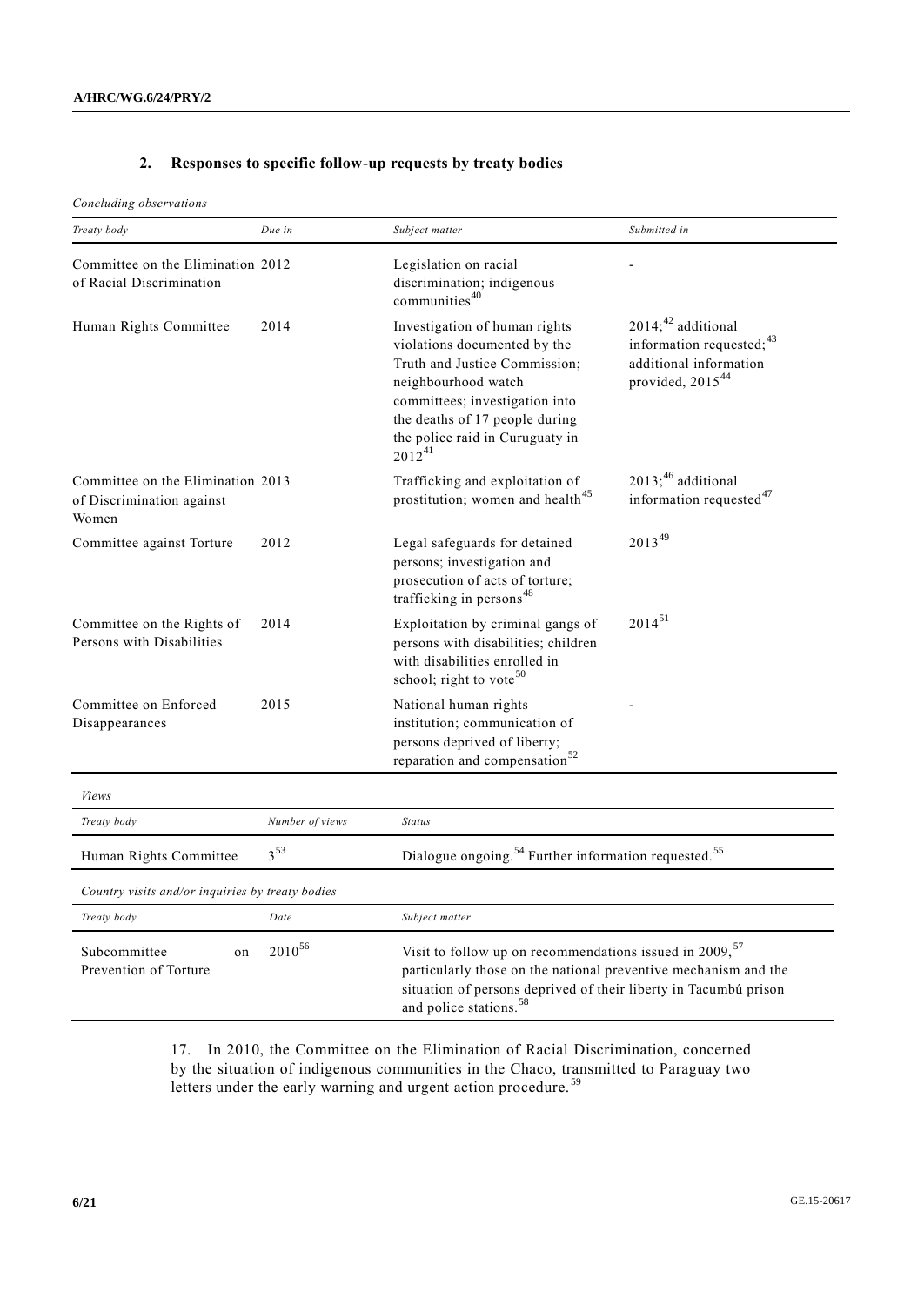|                                                             | Status during previous cycle                                                                                    | Current status                     |  |
|-------------------------------------------------------------|-----------------------------------------------------------------------------------------------------------------|------------------------------------|--|
| Standing invitation                                         | Yes                                                                                                             | Yes                                |  |
| Visits undertaken                                           | Sale of children $(2004)$ ;                                                                                     | Freedom of religion                |  |
|                                                             | Torture $(2006)$                                                                                                | Extreme poverty                    |  |
|                                                             | Education (2009)                                                                                                | Indigenous peoples                 |  |
|                                                             |                                                                                                                 | Health                             |  |
|                                                             | Visits agreed to in principle Independence of judges and lawyers                                                | Independence of judges and lawyers |  |
|                                                             | Freedom of religion                                                                                             | Persons with disabilities          |  |
|                                                             |                                                                                                                 | Slavery                            |  |
| Visits requested                                            | Human rights defenders                                                                                          |                                    |  |
| Responses to letters of<br>allegation and urgent<br>appeals | During the period under review, nine communications were sent. The Government replied to six<br>communications. |                                    |  |
| Follow-up reports and<br>missions                           | Special Rapporteur on torture <sup>61</sup>                                                                     |                                    |  |

## **B.** Cooperation with special procedures<sup>60</sup>

## **C. Cooperation with the Office of the United Nations High Commissioner for Human Rights**

18. Following Paraguay's request for an Office of the United Nations High Commissioner for Human Rights (OHCHR) presence in the country, a Human Rights Advisor was deployed in 2010. The Advisor assists in building the capacity of national authorities, civil society organizations and the country team.<sup>62</sup>

19. The Deputy High Commissioner for Human Rights visited Paraguay in 2011. <sup>63</sup> Paraguay contributed financially to OHCHR in 2014.<sup>64</sup>

# **III. Implementation of international human rights obligations, taking into account applicable international humanitarian law**

### **A. Equality and non-discrimination**

20. The Committee on the Elimination of Racial Discrimination observed that no definition of "racial discrimination" was found in the country's laws, and that it was not defined as an offence.<sup>65</sup> In relation to the recommendations from the universal periodic review, the country team, <sup>66</sup> the Committee on the Elimination of Racial Discrimination, <sup>67</sup> the Committee on Economic, Social and Cultural Rights, <sup>68</sup> the Special Rapporteur on extreme poverty and human rights<sup>69</sup> and the Special Rapporteur on the rights of indigenous peoples<sup>70</sup> recommended the adoption of a law prohibiting all forms of discrimination. The Special Rapporteur on the right of everyone to the enjoyment of the highest attainable standard of physical and me ntal health also made reference to discrimination against lesbian, gay, bisexual and transgender persons.<sup>71</sup>

21. The Human Rights Committee was concerned about persisting stereotypes regarding the role of women.<sup>72</sup> The Committee on the Elimination of Discrimination against Women expressed concern about discriminatory traditional attitudes and the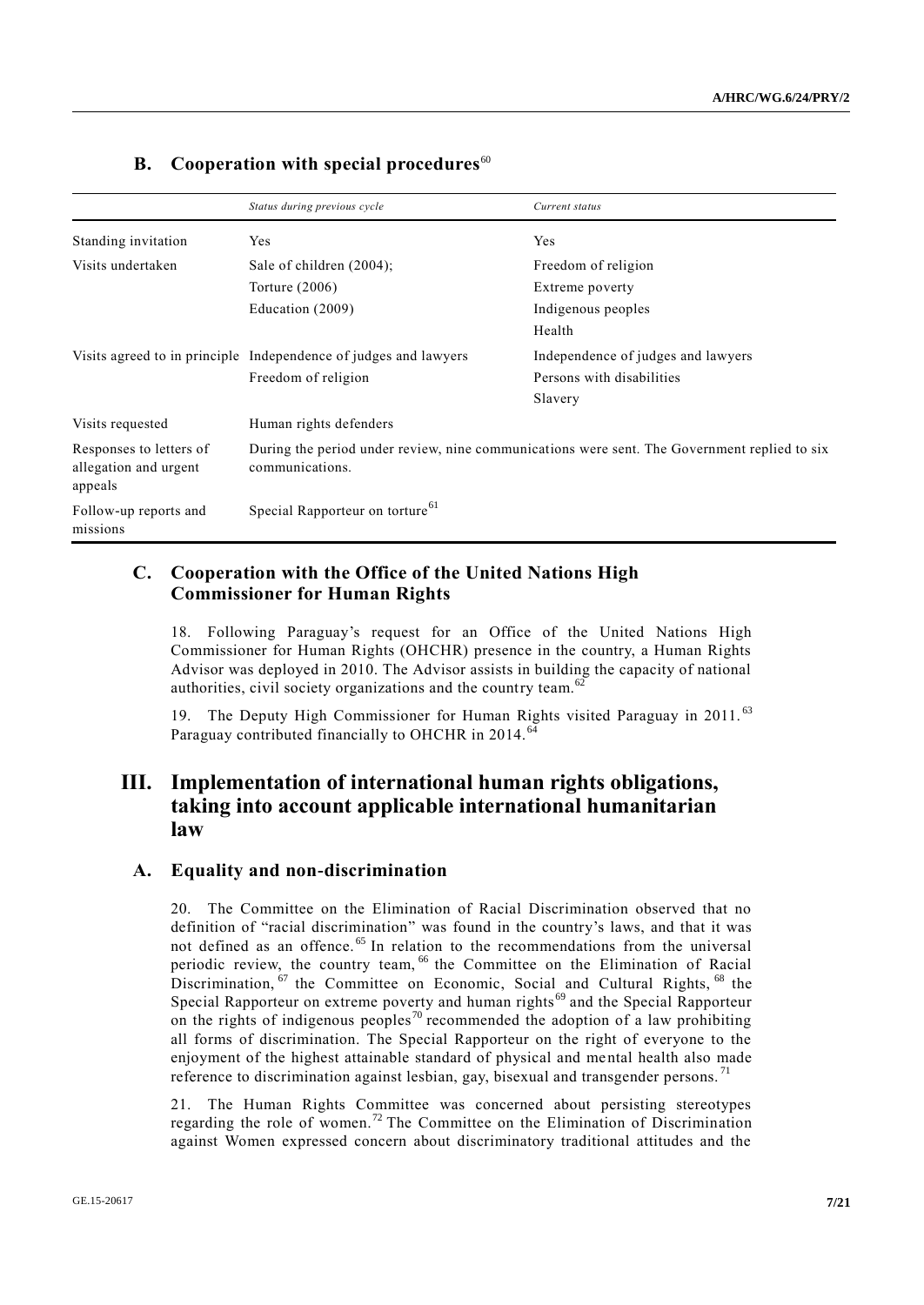negative influence of some religious beliefs and cultural patterns that hampered the advancement of women's rights, particularly sexual and reproductive health and rights.<sup>73</sup> The latter Committee recommended, inter alia, that Paraguay harmonize its domestic legislation with CEDAW  $74$  and implement specific policies to advance women's rights.<sup>75</sup>

22. The Human Rights Committee recommended eliminating discrimination and guaranteeing tolerance and respect for diversity.<sup>76</sup> The Special Rapporteur on extreme poverty and human rights concluded that Paraguay should ensure that public policies do not discriminate on the basis of sexual orientation or gender identity.<sup>7</sup>

#### **B. Right to life, liberty and security of person**

23. The Human Rights Committee was concerned that neighbourhood watch committees of Caaguazú, Canindeyú and San Pedro had been involved, inter alia, in murders, torture and ill-treatment. Paraguay should prosecute the committee members involved for all criminal acts for which they are allegedly responsible.<sup>78</sup> The country team indicated that there had been reports of human rights violations in relation to the deployment of a joint force comprising members of the armed forces, the national police and the National Anti-drug Secretariat. In its special report on the activities of the joint force, the NPM described the non-observance of the minimum requirements on the use of force and procedural guarantees.<sup>79</sup>

24. In 2015, several special procedures had sent communications regarding the State party's alleged failure to exercise due diligence to prevent the sexual abuse of a pregnant 10-year-old girl and to ensure the provision of adequate safeguards and treatment to preserve the girl's physical and psychological integrity. In its reply, the Government provided detailed information and invited the mechanisms to study the case at first hand. <sup>80</sup> The Special Rapporteur on health indicated that the legal and policy system was failing to protect young girls, as they were forced to continue highrisk pregnancies with long-lasting impact on their physical and mental health.<sup>81</sup>

25. The Committee against Torture was concerned about allegations of torture and ill-treatment of persons deprived of their liberty. <sup>82</sup> The Human Rights Committee regretted that few investigations into torture led to the conviction of perpetrators and reparation for victims.<sup>83</sup> The Committee against Torture recommended establishing an independent complaints procedure, strengthening existing police oversight mechanisms and providing victims with compensation.

26. The Committee against Torture was concerned that many of the rights of persons deprived of their liberty, including minors, were not observed; that habeas corpus petitions could take 30 days to be resolved; and that many police stations did not comply with the rules on registering detainees.<sup>85</sup> The Subcommittee on Prevention referred to reports of the continued violation of safeguards against torture and other ill-treatment<sup>86</sup> and regretted the unsatisfactory system for registering detainees.  $87$  The Special Rapporteur on torture expressed concern at the lack of respect shown for the procedural guarantees of persons deprived of liberty.<sup>88</sup>

27. The Committee against Torture was concerned about: widespread pretrial detention, especially for children between the ages of 16 and 18; legislation restricting the use of alternatives to preventive detention;<sup>89</sup> and persons deprived of liberty held in police custody for long periods.<sup>90</sup> It recommended increasing judicial control over the duration of pretrial detention.<sup>91</sup> The Subcommittee on Prevention of Torture asked Paraguay to discontinue the practice of holding of detainees in police cells for prolonged periods.<sup>92</sup>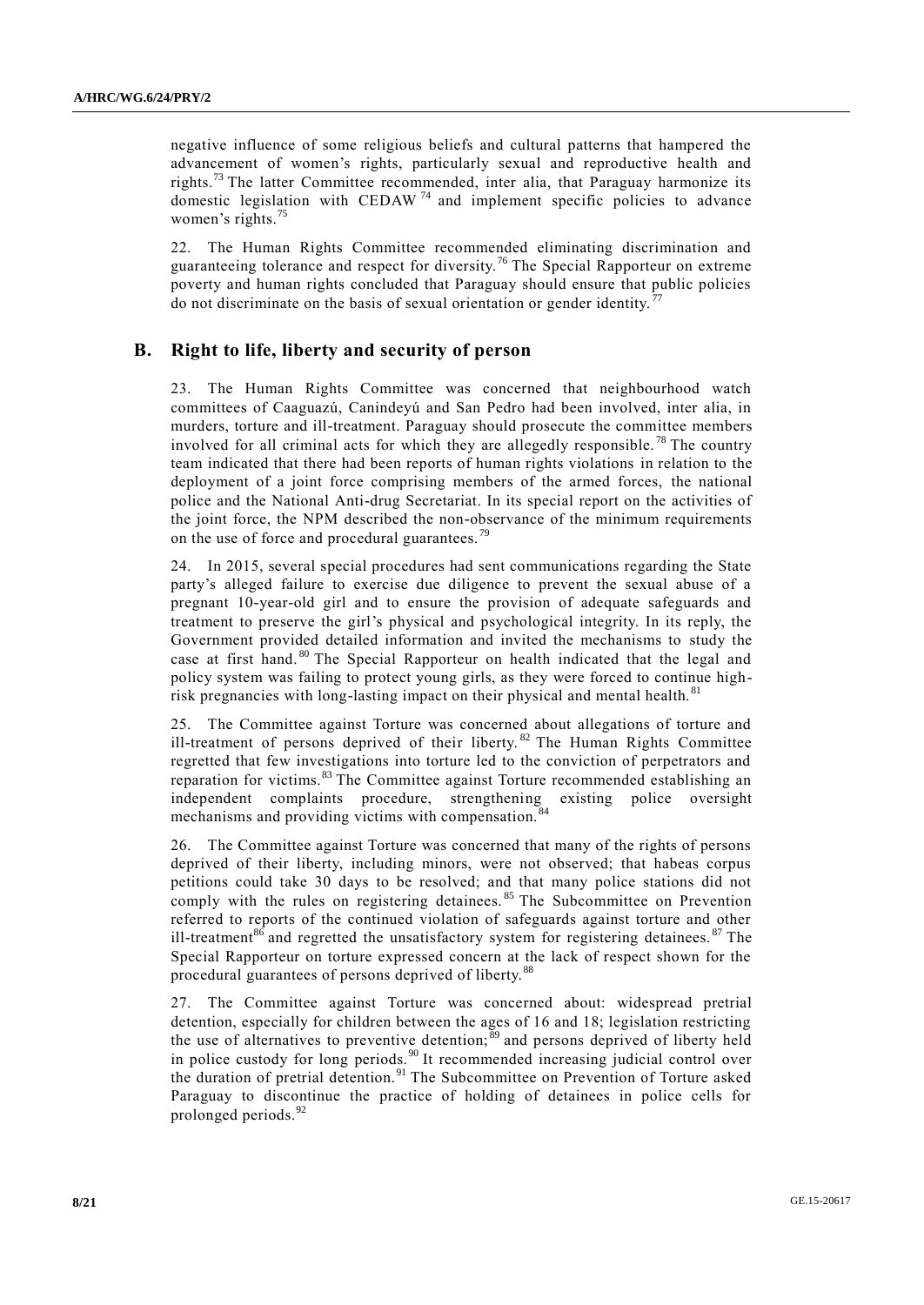28. The Human Rights Committee was concerned about high levels of overcrowding.<sup>93</sup> The Committee against Torture was concerned about conditions in the psychiatric ward of Tacumbú prison, the arbitrary use of solitary confinement as a punishment and allegations of discrimination against the lesbian, gay, bisexual and transgender community in prisons. <sup>94</sup> It recommended bringing detention conditions into conformity with international standards. <sup>95</sup> The Subcommittee recommended reducing the backlog of criminal cases. <sup>96</sup> It was of the view that Tacumbú National Prison should be closed.<sup>97</sup> The Subcommittee recommended resolving the situation of the *pasilleros* (persons not assigned to any block and who lived in corridors). <sup>98</sup> The country team indicated that adolescents deprived of liberty were housed in 10 institutions, of which 2 also held adult inmates. $99$ 

29. The Committee against Torture recommended preventing all forms of violence against women and girls, particularly sexual abuse, domestic violence and violent killings of women, including by adopting a law to prevent, punish and eradicate violence against women. <sup>100</sup> The Human Rights Committee recommended that Paraguay ensure the investigation of complaints of sexual and gender violence and that victims receive reparations.<sup>101</sup>

30. The Special Rapporteur on health stated that violence against children was a prevailing challenge. There was widespread prevalence of sexual abuse and other forms of violence, including domestic violence.<sup>102</sup>

31. The Committee against Torture recommended the explicit prohibition of corporal punishment of children in all settings.<sup>103</sup>

32. The Committee on the Elimination of Discrimination against Women urged Paraguay to address trafficking in women and girls and the exploitation of prostitution. <sup>104</sup> The same Committee, and the Human Rights Committee, remained concerned about the alarming scale of trafficking, as Paraguay was a host, source, transit and transborder country.<sup>105</sup> The latter Committee recommended that Paraguay put a stop to human trafficking, particularly for purposes of sexual exploitation or child labour.<sup>106</sup> The Committee against Torture recommended investigating all allegations of trafficking, prosecuting offenders and providing assistance, recovery and reintegration programmes for victims. <sup>107</sup>

33. The Committee on the Rights of the Child was concerned about culturally accepted practices involving girls in pornography,<sup>108</sup> and that child sex tourism had not been incorporated explicitly as a criminal offence into criminal legislation.<sup>109</sup>

34. The Human Rights Committee was concerned about the practice of *criadazgo* (placing children and adolescents with another family to carry out domestic chores). The Committee on the Elimination of Discrimination against Women recommended the eradication of unpaid domestic child labour;<sup>111</sup> the Committee on the Rights of the Child recommended the criminalization of *criadazgo* as sale of children. <sup>112</sup> The Committee on Economic, Social and Cultural Rights urged the State party to step up the fight against child labour. $113$ 

### **C. Administration of justice, including impunity, and the rule of law**

35. The Human Rights Committee was concerned about allegations of irregularities in the actions of the Public Prosecution Service, the judiciary and the security forces in relation to the police raid in Curuguaty in 2012. Paraguay should investigate the deaths that occurred during the raid.<sup>114</sup> The country team reported that the case was still awaiting a judicial decision.<sup>115</sup>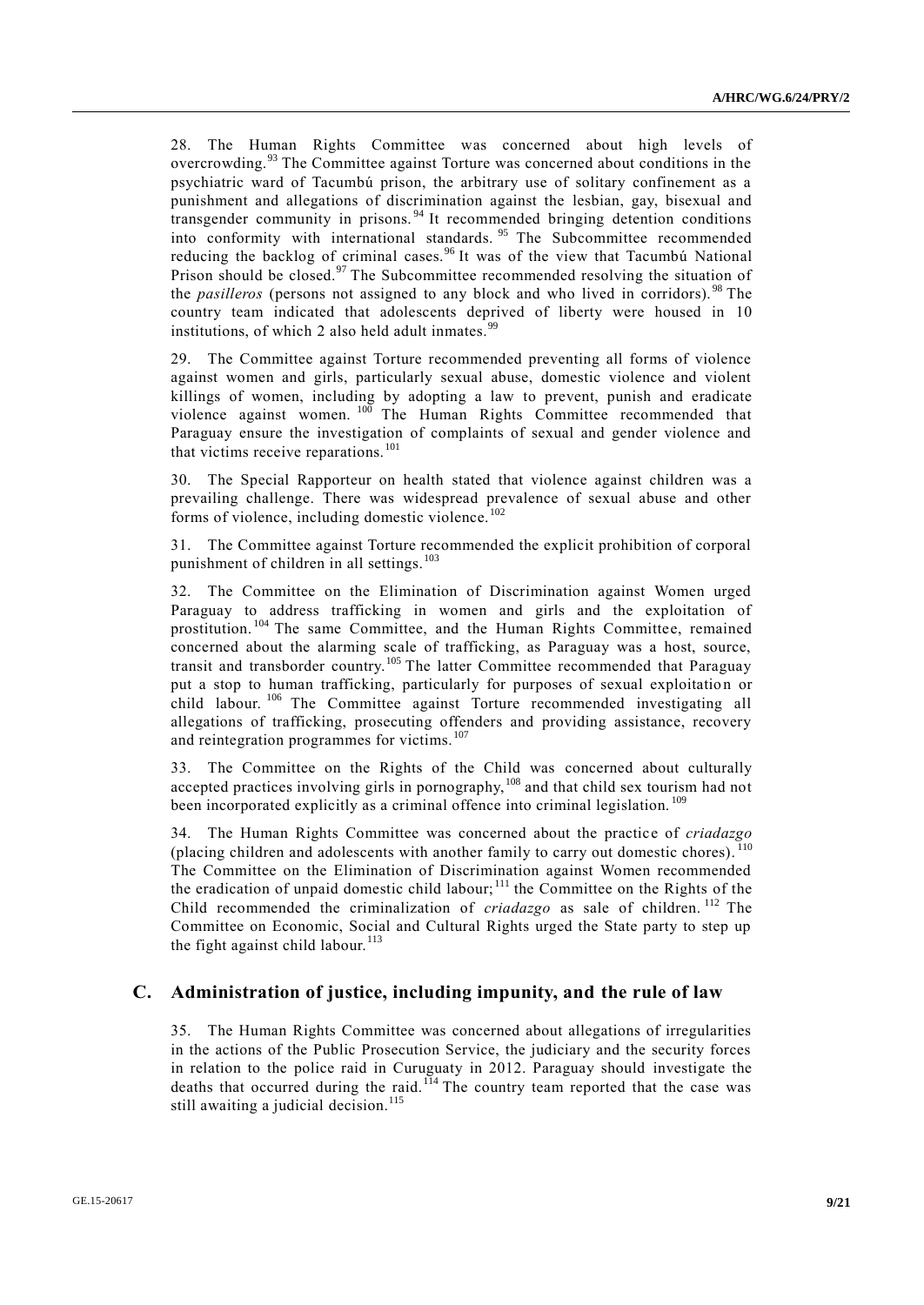36. The Human Rights Committee was concerned about corruption in the judiciary.<sup>116</sup> The Subcommittee on Prevention of Torture noted that corruption existed in the country's prisons.<sup>117</sup> The Committee against Torture referred to allegations of widespread corruption, and recommended the investigation of corruption in the police force. <sup>118</sup> The Subcommittee requested that Paraguay make a strong commitment to eliminate corruption. $119$ 

37. The Committee against Torture recommended guaranteeing free legal assistance. <sup>120</sup> The Special Rapporteur on indigenous peoples noted that access to justice continued to be severely limited for the indigenous populations,  $^{121}$  and recommended the establishment of a specialized unit of the Public Prosecution Service within the criminal justice system to deal with offences involving the collective or individual rights of indigenous peoples.<sup>122</sup>

38. The Committee against Torture expressed concern that police reportedly obtained statements by torture or ill-treatment. It recommended that such statements be inadmissible in any court proceedings.<sup>123</sup>

39. The Human Rights Committee was concerned that investigations had not been completed in many cases of disappearances, torture, extrajudicial executions and illegal detention under the dictatorship and during the transitional period up to 2003. <sup>124</sup> Paraguay should investigate all cases of serious human rights violations documented by the Truth and Justice Commission, punish those responsible and guarantee access to reparation and compensation.<sup>125</sup>

40. The Committee on Enforced Disappearances recommended that Paraguay locate and identify all persons who suffered enforced disappearance between 1954 and 1989. <sup>126</sup> It encouraged Paraguay to adopt specific legal provisions establishing a procedure for obtaining a declaration of absence due to enforced disappearance.<sup>127</sup>

41. The Committee against Torture noted the act making the right of victims of human rights violations during the dictatorship to claim compensation imprescriptible. <sup>128</sup> The Committee on Enforced Disappearances was concerned that enforced disappearance victims encountered difficulties when seeking to exercise their right to reparation, and that no provision was made for a comprehensive reparation system applicable to all cases of enforced disappearance.<sup>129</sup> The Committee against Torture recommended that Paraguay provide victims with redress and rehabilitation; 130 the Committee on Enforced Disappearances recommended that it guarantee the right to reparation and adequate compensation.<sup>131</sup>

#### **D. Right to marriage and family life**

42. Referring to an accepted universal periodic review recommendation on birth registration,  $^{132}$  the Office of the United Nations High Commissioner for Refugees (UNHCR) recommended that Paraguay ensure the issuance of birth certificates to all children born on its territory, regardless of the status of their parents.<sup>133</sup> The Human Rights Committee recommended that teenage mothers be allowed to register their children without a court order.<sup>134</sup> The Committee on the Rights of the Child recommended implementing measures to eliminate forgery of birth certificates. <sup>135</sup> The Committee on the Rights of Persons with Disabilities urged Paraguay to set up a programme on registering children with disabilities at birth.<sup>136</sup>

43. The country team recommended extending birth registration coverage by means of a comprehensive law on identity and strengthening civil registration services in mother and child hospitals, especially those in rural and indigenous communities.<sup>137</sup>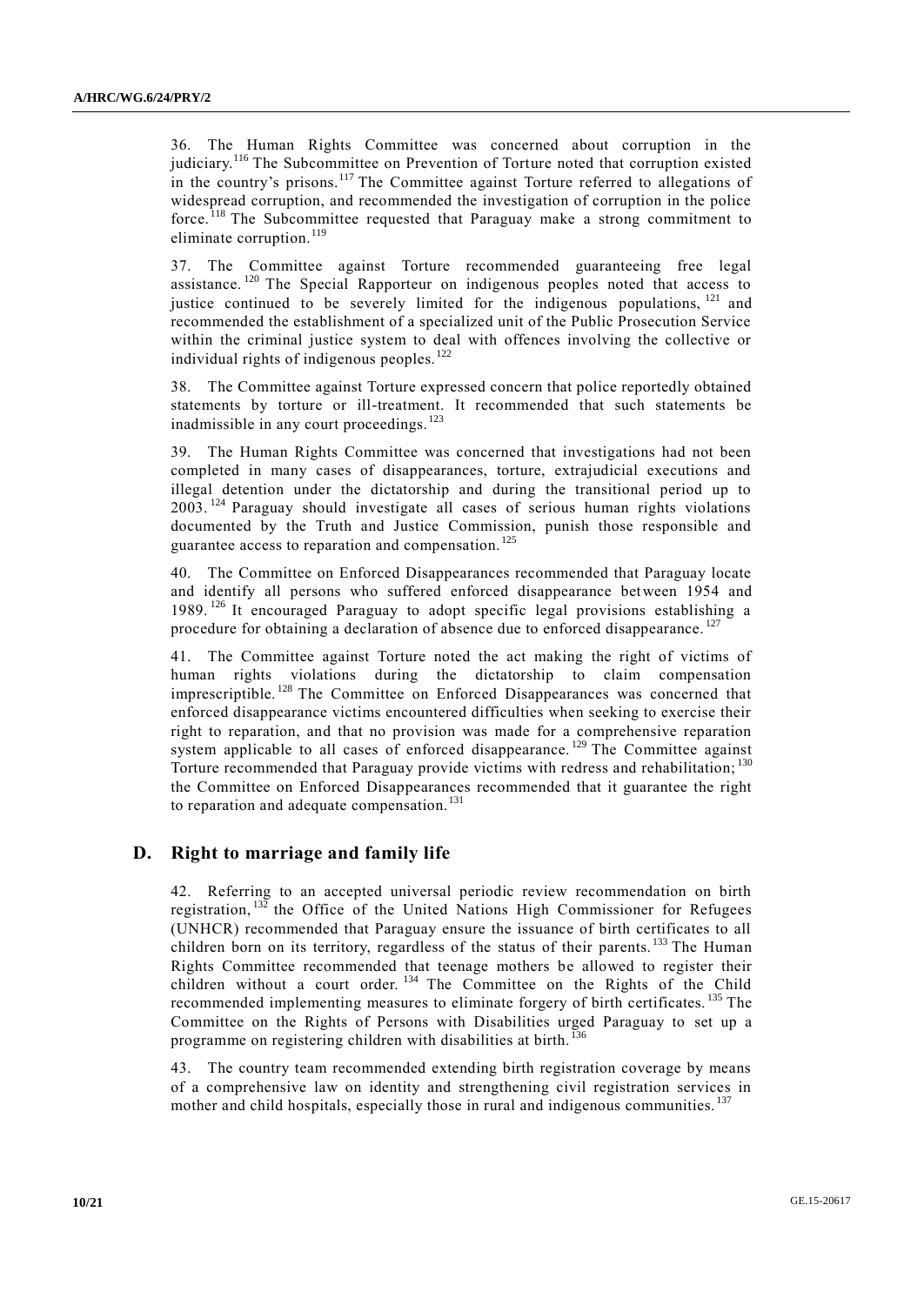44. The Committee on the Elimination of Discrimination against Women recommended that Paraguay raise the minimum legal age of marriage, which remained at 16 for both girls and boys.<sup>138</sup>

45. The Committee on the Rights of Persons with Disabilities urged Paraguay to encourage foster families and financially support low-income families with children with disabilities.<sup>139</sup>

46. The Committee on the Rights of the Child was concerned that more than 90 per cent of adoptions were granted without the established procedure. It urged Paraguay to eliminate pre-adoptive custody in cases of adoption.<sup>140</sup>

### **E. Freedom of religion or belief, expression, and the right to participate in public and political life**

47. In 2012, the Special Rapporteur on freedom of religion or belief encouraged Paraguay to ensure that the principle of non-discrimination on grounds of religion or belief is implemented, including in questions of subsidies for institutions; to reform the existing requirement of annual registration of non-Catholic religious or philosophical communities; to pay attention to de facto monopolies of denominational schools run by one particular religious community; and to continue to recognize the right to conscientious objection in law and practice.<sup>141</sup>

48. The Human Rights Committee was concerned about the criminalization of defamation.<sup>142</sup> UNESCO recommended that Paraguay decriminalize defamation.<sup>143</sup>

49. The Human Rights Committee was concerned about the high number of human rights defenders, particularly campesino and indigenous defenders, assaulted, attacked and killed.<sup>144</sup> The country team reported that judicial and administrative proceedings had been initiated against journalists and human rights defenders in the exercise of their work.<sup>145</sup>

50. UNESCO indicated that Paraguay must investigate all attacks on journalists and media workers.<sup>146</sup>

51. The Committee on the Elimination of Discrimination against Women recommended that Paraguay increase women's representation in political and public life. $147$ 

52. The Committee on the Elimination of Racial Discrimination was concerned about the low representation of indigenous and African-descendent communities in decision-making positions.<sup>148</sup>

53. The Committee on the Rights of Persons with Disabilities recommended repealing provisions restricting the right of persons with disabilities to vote.<sup>149</sup>

#### **F. Right to work and to just and favourable conditions of work**

54. The Committee on Economic, Social and Cultural Rights noted the high rates of unemployment and underemployment and encouraged Paraguay to increase opportunities in the formal sector.<sup>150</sup>

55. The Committee noted discriminatory practices against women in the sphere of employment.<sup>151</sup> The Committee on the Elimination of Discrimination against Women expressed concern at the working conditions for women and at wage disparities between women and men.<sup>152</sup>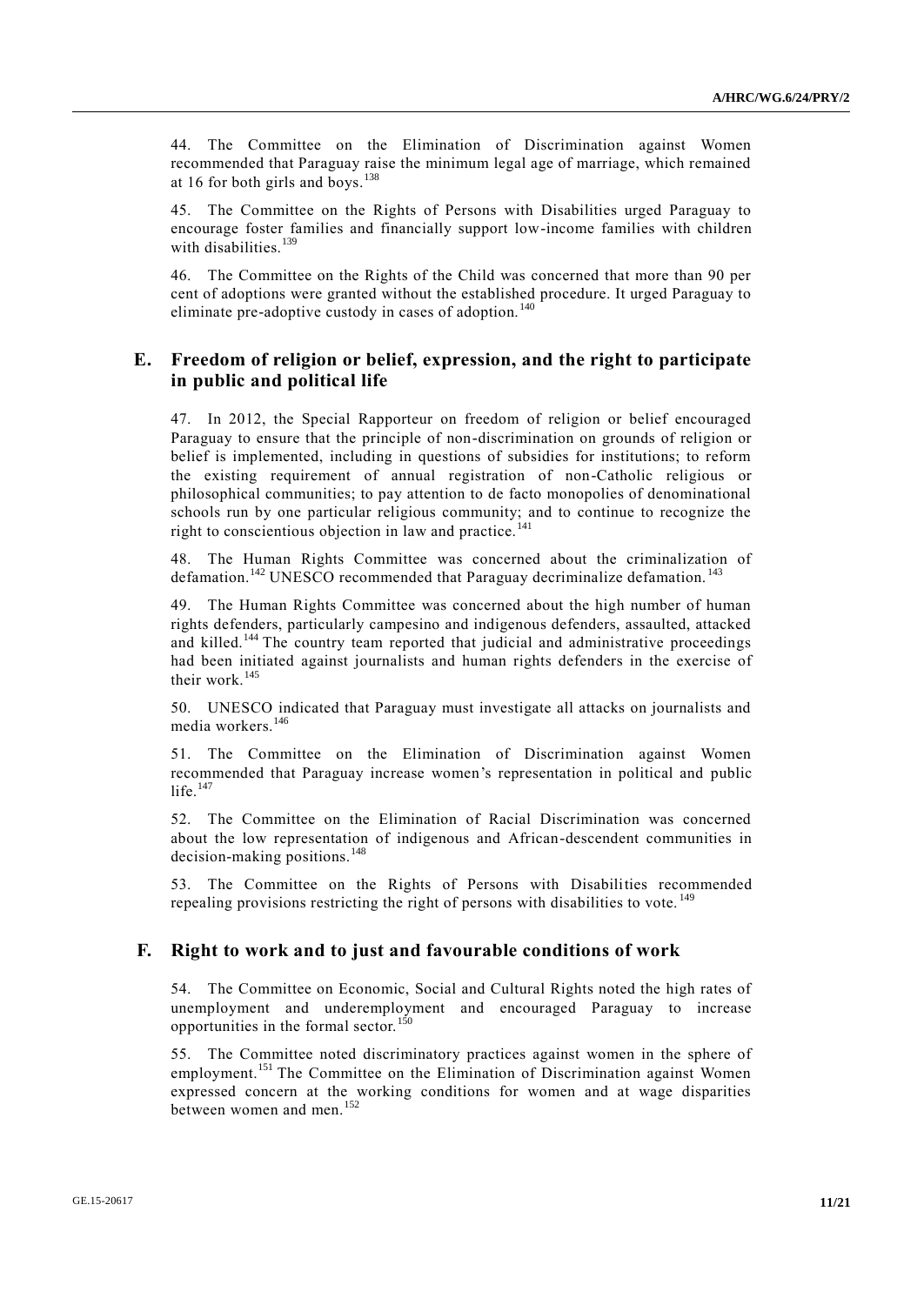56. The Human Rights Committee recommended that Paraguay protect domestic workers from servitude; <sup>153</sup> the Committee on the Elimination of Discrimination against Women recommended that it improve their working conditions. <sup>154</sup> The Committee on Economic, Social and Cultural Rights recommended that the articles of the Labour Code containing discriminatory provisions in relation to domestic labour be amended.<sup>155</sup> The Special Rapporteur on extreme poverty and human rights recommended legislative reforms in order to align domestic workers' labour rights with international standards.<sup>156</sup> The country team recommended the adoption of a law prohibiting domestic work by persons under the age of 18 and establishing equality of treatment in the workplace.<sup>15</sup>

57. The Committee on Economic, Social and Cultural Rights noted that persons with disabilities suffered discrimination in terms of access to employment.<sup>158</sup>

#### **G. Right to social security and to an adequate standard of living**

58. Regarding recommendations concerning poverty,<sup>159</sup> the country team expressed its support for the integration of a human rights perspective in social protection policies and programmes.<sup>160</sup> The Committee on Economic, Social and Cultural Rights recommended that the State party combat poverty and inequality and implement agrarian reforms. <sup>161</sup> The Committee on the Rights of Persons with Disabilities recommended adopting a public policy to reduce poverty among persons with disabilities.<sup>162</sup>

59. The Special Rapporteur on extreme poverty and human rights concluded that Paraguay should increase social spending<sup>163</sup> and ensure that social programmes were not subject to political cronyism or manipulation. 164

60. The Special Rapporteur said that Paraguay should make sure that children and adolescents, especially those living in rural areas, could access quality education and health-care services, as well as increasing opportunities for their participation in decisions that affected them.<sup>165</sup>

61. The Special Rapporteur on indigenous peoples noted that adequate social services were lacking for most indigenous communities.<sup>166</sup>

62. The Committee on Economic, Social and Cultural Rights recommended the adoption of the bill on food and nutrition security.<sup>167</sup> The Special Rapporteur on extreme poverty and human rights concluded that it was essential to undertake comprehensive agrarian reform in order to change the structure of land ownership and production and strengthen the role of family farming. <sup>168</sup>

63. The Committee on the Elimination of Discrimination against Women was concerned about the high levels of vulnerability of indigenous women in relation to the right to adequate food and to safe drinking water, especially in the Chaco region. <sup>169</sup> The Committee on Economic, Social and Cultural Rights recommended action to ensure the supply of drinking water and sanitation.<sup>170</sup>

64. In the light of the substantial housing shortage, the Committee recommended improving the availability of low-cost housing. $1/1$ 

### **H. Right to health**

65. The Committee on Economic, Social and Cultural Rights welcomed the establishment of universal free access to health-care services.<sup>172</sup> The Committee recommended that Paraguay ensure the accessibility, availability and quality of health care and improve the infrastructure of the primary care system.<sup>173</sup>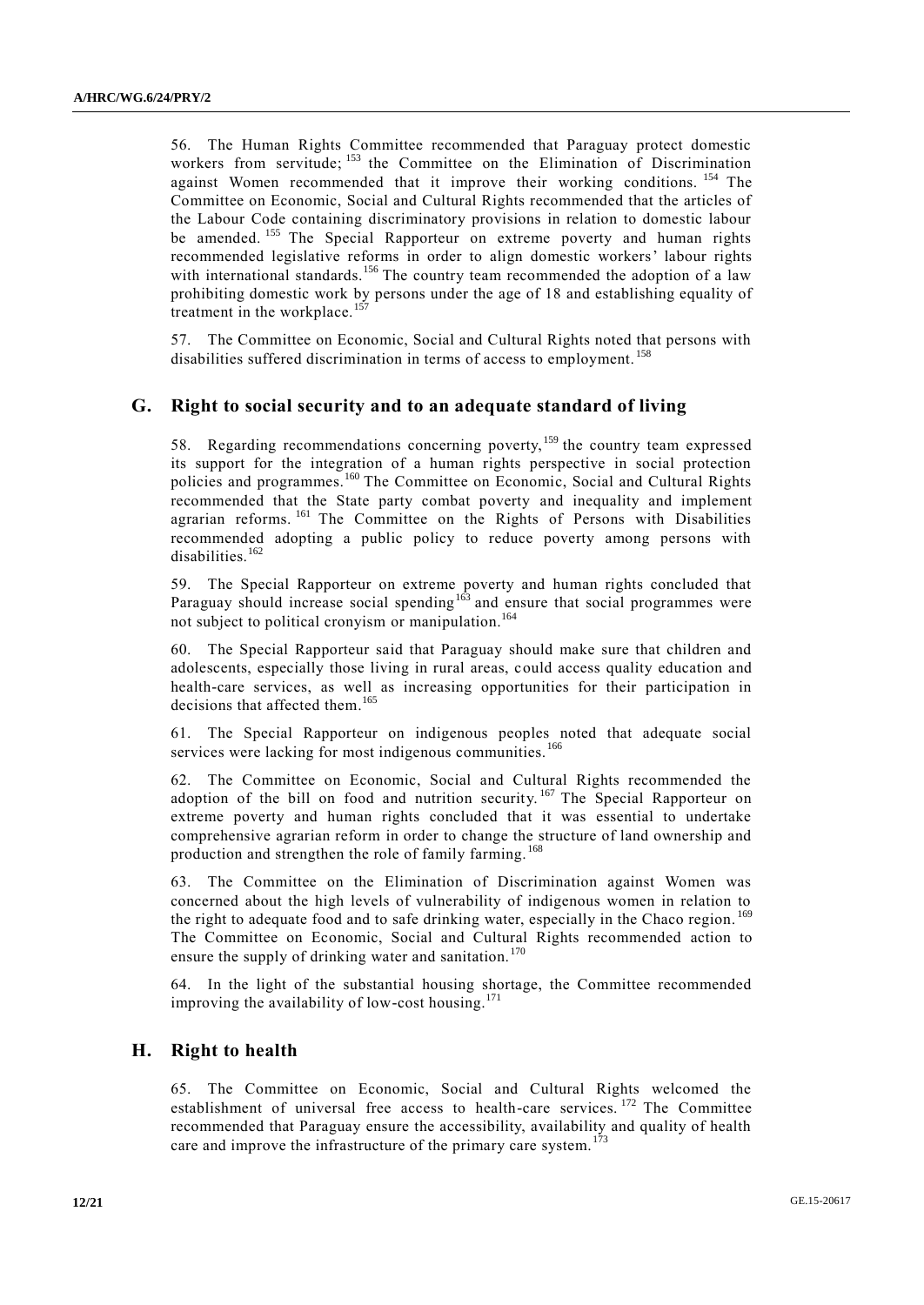66. The Special Rapporteur on health observed disparities and discrimination in the enjoyment of the right to health and also retrogressive tendencies. He noted that the lack of essential services in rural and remote areas disproportionally affected groups in situations of poverty and campesino and indigenous communities.  $174$ 

67. The Committee on the Rights of Persons with Disabilities was concerned at poor accessibility in medical services for persons with disabilities.<sup>175</sup>

68. The Committee on the Elimination of Discrimination against Women was concerned about the high rate of teenage pregnancy, <sup>176</sup> the high maternal mortality rate<sup>177</sup> and the lack of a comprehensive law on sexual and reproductive health and rights.<sup>178</sup> It recommended that Paraguay deal with the high maternal mortality rate, and prevent women from having to resort to unsafe abortions. <sup>179</sup> The Special Rapporteur on health noted the high rate of early pregnancies and the lack of comprehensive sexual education in schools. There was a strong influence of religious ideas in the school system, where students were being provided with unscientific or inaccurate information. He also noted that maternal mortality remained high, mostly due to the large number of early pregnancies, many of which affected girls between the ages of 10 and 14 as a result of sexual abuse and violence.<sup>180</sup> The country team recommended the adoption of a law on sexual and reproductive health.<sup>181</sup>

69. The Committee against Torture noted the general prohibition of abortion in the Criminal Code, which applied even to cases of sexual violence and incest or when the foetus was not viable, and that women requesting an abortion, and medical professionals who provided abortions, could be punished. It urged Paraguay to review its legislation on abortion, as also recommended by three other Committees and the Special Rapporteur on health.<sup>182</sup> Regarding a recommendation arising from universal periodic review, the country team reported that abortion was one of the ma in causes of maternal mortality, no provision having been made for its decriminalization.<sup>183</sup>

#### **I. Right to education**

70. The Committee on Economic, Social and Cultural Rights recommended ensuring that the education system be available and accessible to all children and improving the quality and infrastructure of schools.<sup>184</sup>

71. The Committee on the Rights of Persons with Disabilities recommended that Paraguay give all children and adolescents with disabilities access to the national education system and that education be inclusive at all levels throughout the country.<sup>185</sup>

72. The Committee on the Elimination of Discrimination against Women recommended that Paraguay implement legislation to facilitate school enrolment and continuation during pregnancy and maternity.<sup>186</sup>

73. The same Committee recommended that Paraguay implement equal education opportunities for indigenous girls.<sup>187</sup>

#### **J. Persons with disabilities**

74. The Committee on the Rights of Persons with Disabilities recommended that Paraguay modify the terminology it used to refer to persons with disabilities and promote human rights-based programmes on disability.<sup>188</sup>

75. The Committee urged Paraguay to repeal the Civil Code legal provisions governing the procedure for declaring persons with disabilities legally incapable. It recommended setting up safeguards for persons with disabilities.<sup>189</sup>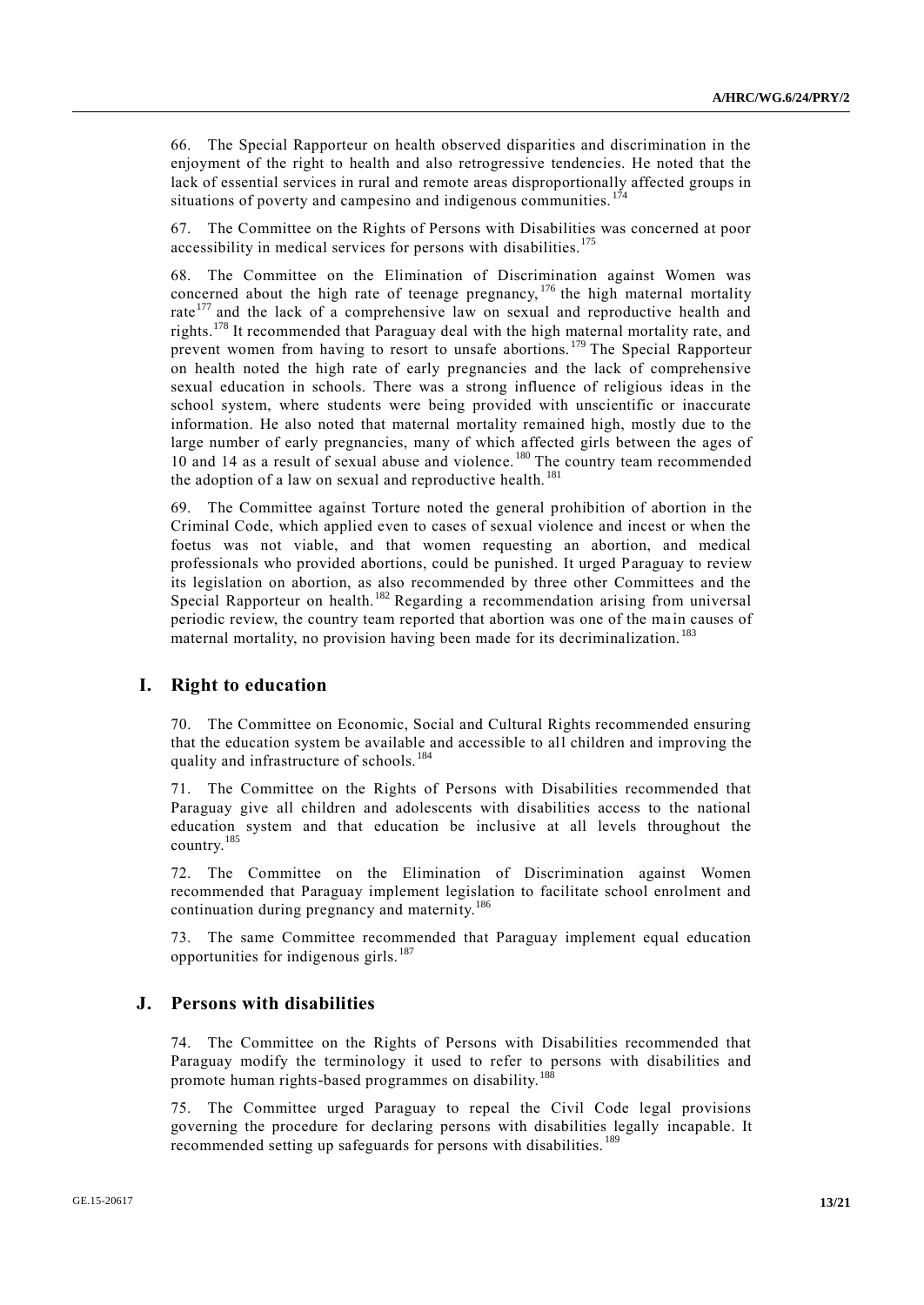76. The Committee noted with concern the deprivation of liberty on grounds of disability, such as committal of children, women and men with disabilities to psychiatric hospitals.<sup>190</sup>

77. The Committee urged Paraguay to adopt provisions on public transport accessibility.<sup>191</sup>

78. The Committee noted that the National Programme of Comprehensive Care for Children and Adolescents with Disabilities did not take into account the rights of children with disabilities.<sup>192</sup> It asked Paraguay to protect children with disabilities in rural areas and indigenous communities from abuse and ill-treatment.<sup>193</sup>

79. The Special Rapporteur on extreme poverty and human rights concluded that Paraguay should develop inclusive public policies that enable the full and effective participation of persons with disabilities on an equal basis.<sup>194</sup>

80. In relation to universal periodic review recommendations, the country team reported on the participatory process involved in the drafting of the National Action Plan on the Rights of Persons with Disabilities.<sup>195</sup> The Special Rapporteur on the right to health highlighted the recent adoption of the Plan of Action in his preliminary report.<sup>196</sup>

### **K. Minorities and indigenous peoples**

81. The Committee on the Elimination of Racial Discrimination appreciated the constitutional recognition of indigenous peoples.<sup>197</sup> It was however concerned at the absence of a comprehensive policy protecting the rights of indigenous peoples.<sup>198</sup>

82. The same Committee was concerned that the National Institute for Indigenous Affairs lacked autonomy and authority and that it was not perceived by indigenous peoples as a representative body. <sup>199</sup> The Human Rights Committee regretted allegations that the Institute had facilitated the sale of ancestral indigenous lands to private companies.<sup>200</sup> The Committee on the Elimination of Racial Discrimination recommended that the Institute be converted into an autonomous institution. <sup>201</sup>

The country team recommended ensuring the rights of the indigenous peoples, strengthening the capacities of male and female civil servants to undertake intercultural work and to prevent discriminatory practices being used against indigenous peoples, and the adoption of policies aimed at ensuring their full participation and consultation.<sup>202</sup>

84. The Special Rapporteur on indigenous peoples noted that there was a widespread problem in terms of non-compliance with the State's obligation to engage in consultation before it adopted legislative, political and/or administrative measures that directly affected the indigenous peoples and recommended that the Government fulfil its obligation to hold consultations with indigenous peoples, including through the adoption and implementation of legislative instruments.<sup>203</sup> The Special Rapporteur also raised concerns about land, access to social services and the judiciary, inequality and discrimination against indigenous peoples.<sup>204</sup> The Committee on the Elimination of Racial Discrimination was concerned that indigenous peoples were not systematically consulted to obtain their informed consent to decisions affecting their rights.<sup>205</sup> The Human Rights Committee recommended that Paraguay legally recognize the right to prior and informed consultation.<sup>206</sup>

85. The Committee on the Elimination of Racial Discrimination was concerned about the absence of an effective system for the restitution of land rights to indigenous communities and about threats and violence against some communities in connection with evictions from their lands.<sup>207</sup> The Committee on Economic, Social and Cultural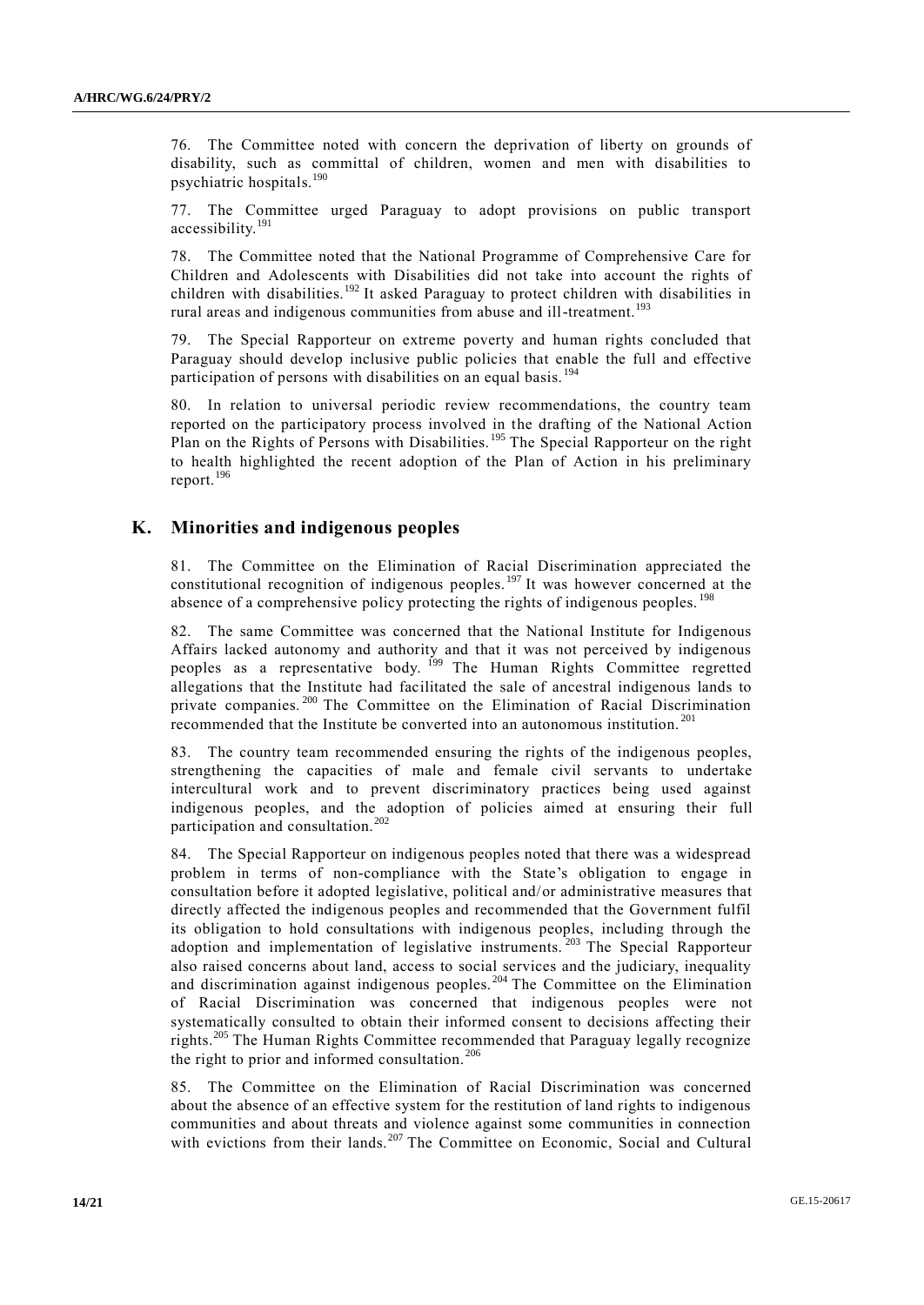Rights urged Paraguay to ensure the rights of the indigenous peoples to dispose freely of their lands, territories and natural resources and to create a legal mechanism to enable them to claim their lands.<sup>208</sup>

86. The Committee on the Elimination of Racial Discrimination called upon Paraguay to fully comply with the judgements of the Inter-American Court of Human Rights concerning indigenous communities. <sup>209</sup> The Special Rapporteur on indigenous peoples recommended the full implementation, as a matter of urgency, of the decisions of that court, including measures relating to procedures for the adjudication of cases.<sup>210</sup>

87. The Committee against Torture recommended eliminating all forms of labour exploitation of indigenous peoples.<sup>211</sup>

88. According to the Committee on Migrant Workers, members of indigenous population of a neighbouring country crossed the border to work in Paraguay and some, particularly agricultural workers, were subject to threats, forced labour and debt servitude.<sup>212</sup>

89. The Committee on the Elimination of Racial Discrimination was concerned about the socioeconomic status of Paraguayans of African descent, and about the continued discrimination against them in accessing public places and services.<sup>213</sup>

#### **L. Migrants, refugees and asylum seekers**

90. The Committee on Migrant Workers recommended that Paraguay guarantee migrant workers and their families access to basic health care;  $214$  and guarantee children of migrant workers access to primary and secondary education. <sup>215</sup> It noted the absence of measures for assisting unaccompanied migrant children, and urged Paraguay to protect such children. $216$ 

91. UNHCR noted that although Refugee Law No. 1.938 envisioned the elaboration of public policies to ensure not only refugee protection, but also the search for durable solutions, Paraguay did not have a strategy to locally integrate recognized refugees.<sup>217</sup> It recommended that Paraguay facilitate the full and effective implementation of the Law, consider facilitating the access of refugees and asylum seekers to personal documentation and promote the enjoyment of their economic, social and cultural rights.<sup>218</sup>

92. UNHCR recommended that Paraguay adopt provisions for the protection of refugee and asylum-seeking women. <sup>219</sup> It recommended that Paraguay develop a standard operating procedure for the identification of victims of trafficking and those who might be in need of international protection.<sup>220</sup>

93. UNHCR recommended that Paraguay implement legislation that codifies the protections guaranteed in the 1954 Convention in national legislation and implement a statelessness status determination procedure to ensure the protection of stateless persons who are not refugees.<sup>221</sup>

94. The Committee against Torture was concerned about allegations concerning extraditions carried out by the State party without it having examined the risk of the person extradited being tortured in the receiving country. It recommended that Paraguay incorporate article 3 of CAT into domestic law and apply it in cases of expulsion, refoulement or extradition of foreign citizens.<sup>222</sup>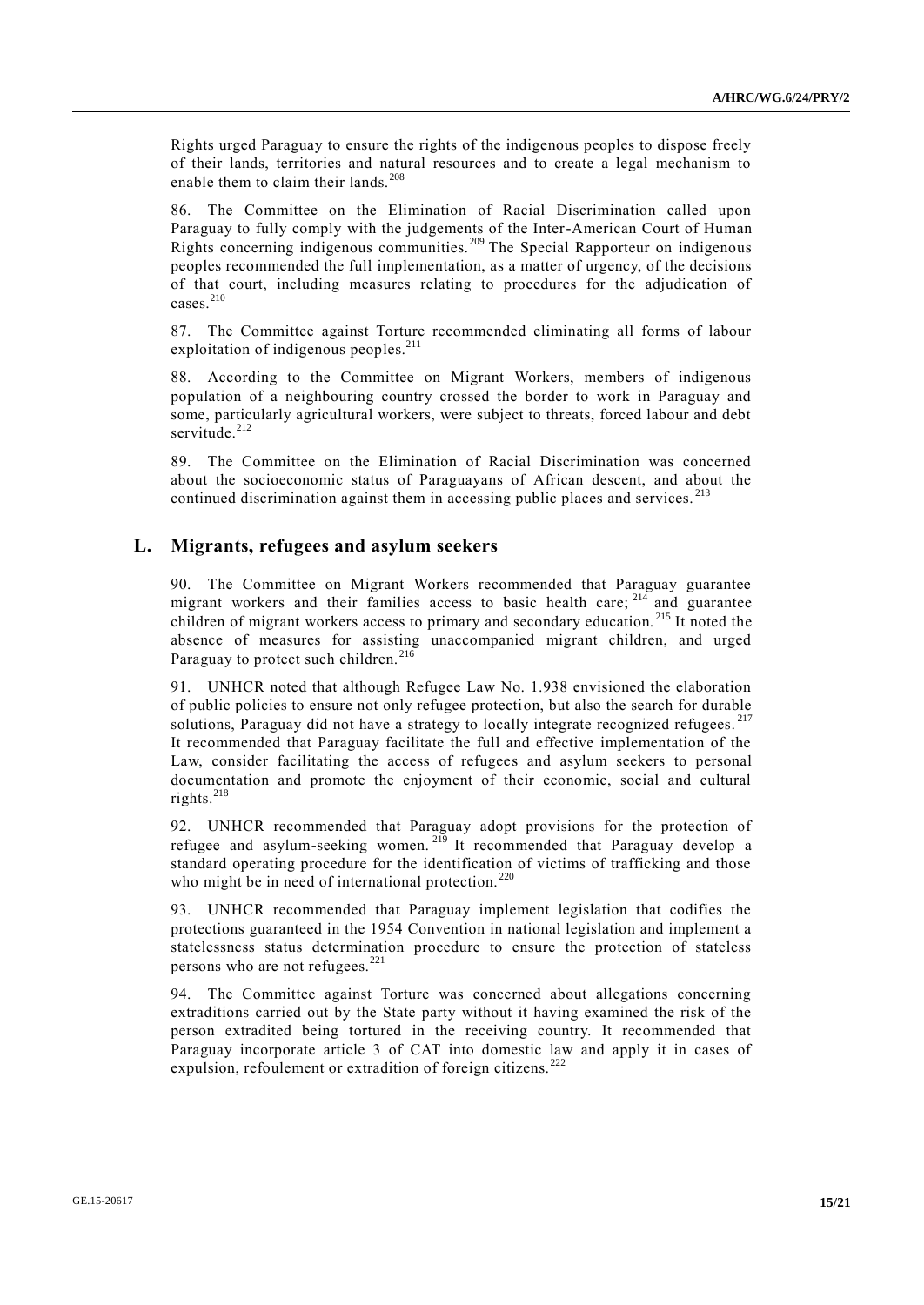#### **M. Right to development, and environmental issues**

95. The Committee on Economic, Social and Cultural Rights urged the State party to control soybean cultivation and establish a legal framework for environmental protection. $^{223}$ 

96. The Special Rapporteur on extreme poverty and human rights stated that Paraguay should monitor the application of environmental standards and strengthen institutions with regard to the use, management and protection of natural and environmental resources.<sup>224</sup>

#### *Notes*

- <sup>1</sup> Unless indicated otherwise, the status of ratification of instruments listed in the table may be found on the official website of the United Nations Treaty Collection database, Office of Legal Affairs of the United Nations Secretariat, [http://treaties.un.org/.](http://treaties.un.org/) Please also refer to the United Nations compilation on Paraguay from the previous cycle (A/HRC/WG.6/10/PRY/2).
- $2$  The following abbreviations have been used in the present document:

| <b>ICERD</b>     | International Convention on the Elimination of All Forms of Racial Discrimination          |
|------------------|--------------------------------------------------------------------------------------------|
| <b>ICESCR</b>    | International Covenant on Economic, Social and Cultural Rights                             |
| <b>OP-ICESCR</b> | Optional Protocol to ICESCR                                                                |
| <b>ICCPR</b>     | International Covenant on Civil and Political Rights                                       |
| <b>ICCPR-OP1</b> | Optional Protocol to ICCPR                                                                 |
| <b>ICCPR-OP2</b> | Second Optional Protocol to ICCPR, aiming at the abolition of the death penalty            |
| <b>CEDAW</b>     | Convention on the Elimination of All Forms of Discrimination against Women                 |
| <b>OP-CEDAW</b>  | Optional Protocol to CEDAW                                                                 |
| <b>CAT</b>       | Convention against Torture and Other Cruel, Inhuman or Degrading Treatment or              |
|                  | Punishment                                                                                 |
| OP-CAT           | Optional Protocol to CAT                                                                   |
| <b>CRC</b>       | Convention on the Rights of the Child                                                      |
| OP-CRC-AC        | Optional Protocol to CRC on the involvement of children in armed conflict                  |
| OP-CRC-SC        | Optional Protocol to CRC on the sale of children, child prostitution and child pornography |
| OP-CRC-IC        | Optional Protocol to CRC on a communications procedure                                     |
| <b>ICRMW</b>     | International Convention on the Protection of the Rights of All Migrant Workers and        |
|                  | Members of Their Families                                                                  |
| <b>CRPD</b>      | Convention on the Rights of Persons with Disabilities                                      |
| OP-CRPD          | Optional Protocol to CRPD                                                                  |
| <b>ICPPED</b>    | International Convention for the Protection of All Persons from Enforced Disappearance     |
|                  | Individual complaints: $ICCPR$ -OP 1 art 1: OP-CEDAW art 1: OP-CRPD art 1: OP-ICESCR art   |

3 Individual complaints: ICCPR-OP 1, art. 1; OP-CEDAW, art. 1; OP-CRPD, art. 1; OP-CRC-IC, art. 5; ICERD, art. 14; CAT, art. 22; ICRMW, art. 77; and ICPPED, art. 31. Inquiry procedure: OP-CEDAW, art. 8; CAT, art. 20; ICPPED, art. 33; OP-CRPD, art. 6; OP-ICESCR, art. 11; and OP-CRC-IC, art. 13. Inter-State complaints: ICCPR, art. 41; ICRMW, art. 76; ICPPED, art. 32; CAT, art. 21; OP-ICESCR, art. 10; and OP-CRC-IC, art. 12. Urgent action: ICPPED, art. 30.

- 4 Protocol to Prevent, Suppress and Punish Trafficking in Persons, Especially Women and Children, supplementing the United Nations Convention against Transnational Organized Crime.
- <sup>5</sup> 1951 Convention relating to the Status of Refugees and its 1967 Protocol.
- <sup>6</sup> Geneva Convention for the Amelioration of the Condition of the Wounded and Sick in Armed Forces in the Field (First Convention); Geneva Convention for the Amelioration of the Condition of Wounded, Sick and Shipwrecked Members of Armed Forces at Sea (Second Convention); Geneva Convention relative to the Treatment of Prisoners of War (Third Convention); Geneva Convention relative to the Protection of Civilian Persons in Time of War (Fourth Convention); Protocol Additional to the Geneva Conventions of 12 August 1949, and relating to the Protection of Victims of International Armed Conflicts (Protocol I); Protocol Additional to the Geneva Conventions of 12 August 1949, and relating to the Protection of Victims of Non-International Armed Conflicts (Protocol II); Protocol Additional to the Geneva Conventions of 12 August 1949, and relating to the Adoption of an Additional Distinctive Emblem (Protocol III). For the official status of ratifications, see International Committee of the Red Cross, www.icrc.org/IHL.

7 International Labour Organization (ILO) Forced Labour Convention, 1930 (No. 29); Abolition of Forced Labour Convention, 1957 (No. 105); Freedom of Association and Protection of the Right to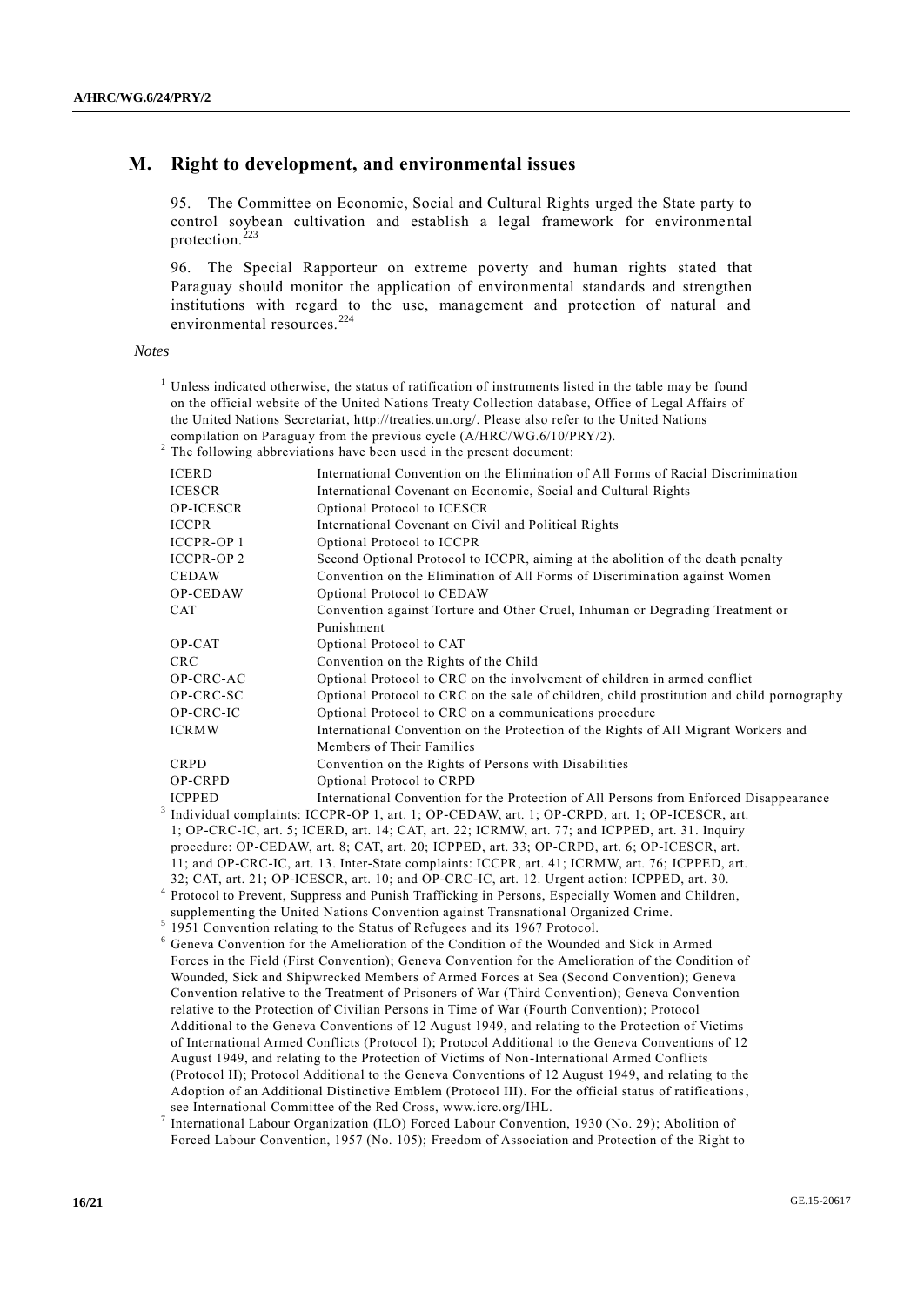Organise Convention, 1948 (No. 87); Right to Organise and Collective Bargaining Convention, 1949 (No. 98); Equal Remuneration Convention, 1951 (No. 100); Discrimination (Employment and Occupation) Convention, 1958 (No. 111); Minimum Age Convention, 1973 (No. 138); Worst Forms of Child Labour Convention, 1999 (No. 182).

- 8 ILO Indigenous and Tribal Peoples Convention, 1989 (No. 169).
- 9 ILO Domestic Workers Convention, 2011 (No. 189).
- <sup>10</sup> See A/HRC/20/25/Add.2, para. 123; United Nations country team submission for the universal periodic review of Paraguay, p. 8; and E/C.12/PRY/CO/4, para. 34. See also CERD/C/PRY/CO/1-3, para. 22.
- $11$  Country team submission for the universal periodic review of Paraguay, p. 8.
- <sup>12</sup> See CMW/C/PRY/CO/1, para. 15.
- <sup>13</sup> See CED/C/PRY/CO/1, para. 10.
- $14$  See CMW/C/PRY/CO/1, para. 13.
- <sup>15</sup> See CERD/C/PRY/CO/1-3, para. 26.
- <sup>16</sup> See UNESCO submission for the universal periodic review of Paraguay, para. 36.1.
- <sup>17</sup> See CCPR/C/PRY/CO/3, para. 16. See also CAT/C/PRY/CO/4-6, para. 10 and CAT/OP/PRY/2, paras. 17-19.
- $^{18}$  See CED/C/PRY/CO/1, para. 13.
- <sup>19</sup> See CRC/C/OPSC/PRY/CO/1, paras. 32-33.
- <sup>20</sup> According to article 5 of the rules of procedure of the International Coordinating Committee of National Institutions for the Promotion and Protection of Human Rights Sub -Committee on Accreditation, the classifications for accreditation used by the Sub-Committee are: A: voting member (fully in compliance with each of the Paris Principles); B: non-voting member (not fully in compliance with each of the Paris Principles or insufficient information provided to make a determination); and C: no status (not in compliance with the Paris Principles).
- <sup>21</sup> For the list of national human rights institutions with accreditation status granted by the International Coordinating Committee of National Institutions for the Promotion and Protection of Human Rights, see A/HRC/27/40, annex.
- $22$  See E/C.12/PRY/CO/4, para. 9.
- <sup>23</sup> Ibid., para. 9. See also CCPR/C/PRY/CO/3, para. 7, CED/C/PRY/CO/1, para. 12, CAT/C/PRY/CO/4-6, para. 14, and CAT/OP/PRY/2, para. 21-23. See also the country team submission for the universal periodic review of Paraguay, p. 8.
- $24$  See CED/C/PRY/CO/1, paras. 11-12.
- <sup>25</sup> See A/HRC/19/61/Add.3, para. 95.
- <sup>26</sup> See CAT/C/PRY/CO/4-6, para. 15. See also CCPR/C/PRY/CO/3, para. 16.
- $27$  Country team submission for the universal periodic review of Paraguay, p. 9.
- $28$  See CRPD/C/PRY/CO/1, para. 38.
- <sup>29</sup> See CCPR/C/PRY/CO/3, para. 5.
- $30$  See CED/C/PRY/CO/1, para. 7. See also E/C.12/PRY/CO/4, para. 5.
- <sup>31</sup> Country team submission for the universal periodic review of Paraguay, p. 9; see also para. 2.
- <sup>32</sup> See CRC/C/OPSC/PRY/CO/1, para. 12.
- <sup>33</sup> See E/C.12/PRY/CO/4, para. 8.
- <sup>34</sup> See CRPD/C/PRY/CO/1, para. 34; see also para. 76.
- <sup>35</sup> See E/C.12/PRY/CO/4, para. 5. See also the preliminary observations of the Special Rapporteur on the right of everyone to the enjoyment of the highest attainable standard of physical and mental health on his visit to Paraguay (6 October 2015), available from
- www.ohchr.org/EN/NewsEvents/Pages/DisplayNews.aspx?NewsID=16566&LangID.
- <sup>36</sup> See CCPR/C/PRY/CO/3, para. 6.
- <sup>37</sup> See A/HRC/20/25/Add.2, para. 124. See also country team submission for the universal periodic review of Paraguay, p. 9.
- <sup>38</sup> See CAT/C/PRY/CO/4-6, para. 23.
- <sup>39</sup> See CRC/C/OPSC/PRY/CO/1, para. 6. See also country team for the universal periodic review of Paraguay, paras. 36-40.
- $40$  See CERD/C/PRY/CO/1-3, para. 28.
- <sup>41</sup> See CCPR/C/PRY/CO/3, para. 29.
- <sup>42</sup> CCPR/C/PRY/CO/3/Add.1.
- <sup>43</sup> Letter dated 1 December 2014 from the Human Rights Committee addressed to the Permanent Mission of Paraguay to the United Nations Office and other international organizations in Geneva . Available from http://tbinternet.ohchr.org/Treaties/CCPR/Shared%20Documents/ PRY/INT\_CCPR\_FUL\_PRY\_19334\_S.pdf.
- <sup>44</sup> Additional follow-up report, dated 14 April 2015, sent by the Permanent Mission of Paraguay to the United Nations Office and other international organizations in Geneva. Available from: http://tbinternet.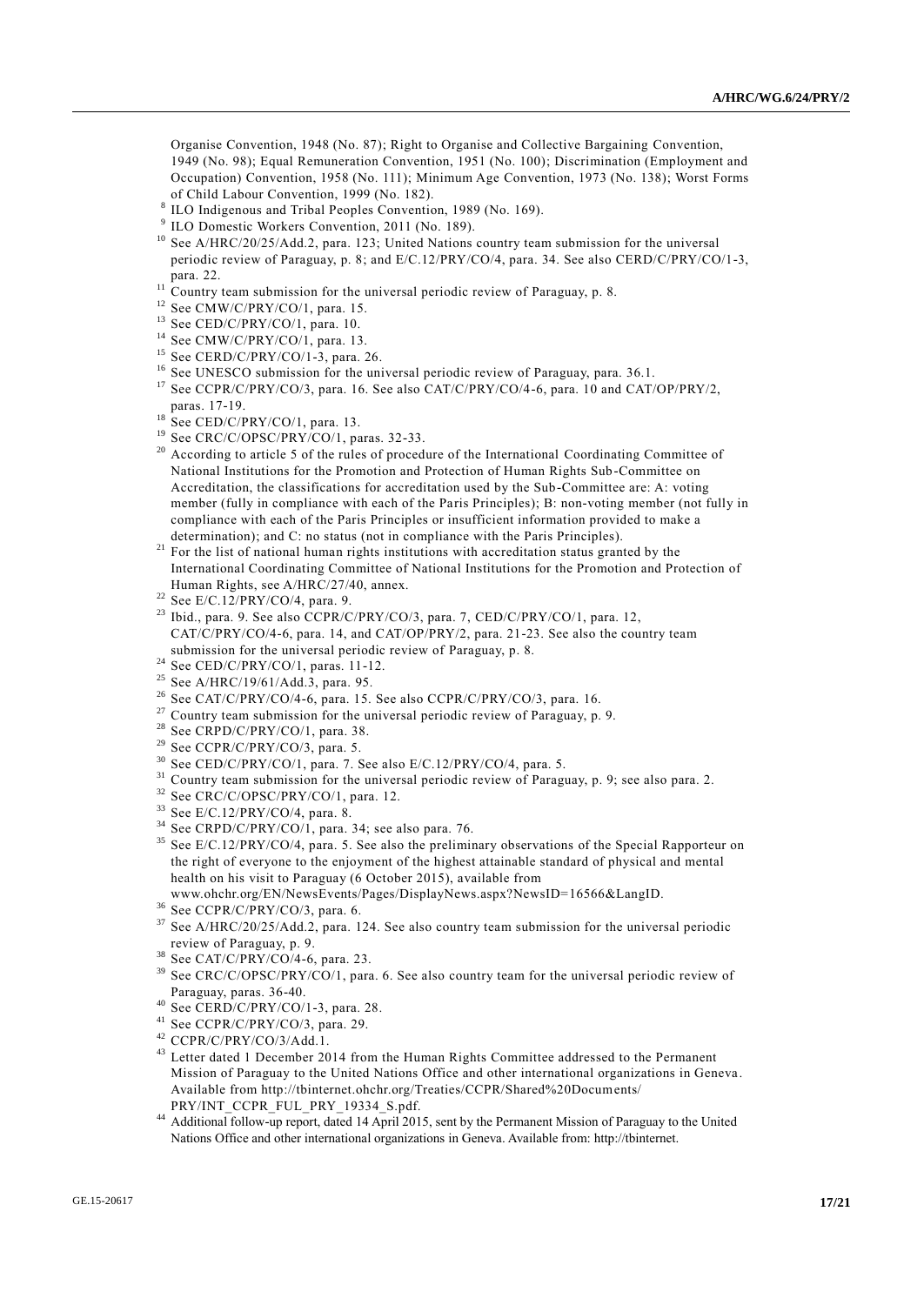- ohchr.org/Treaties/CCPR/Shared%20Documents/PRY/INT\_CCPR\_FCO\_PRY\_21503\_S.pdf.
- $45$  See CEDAW/C/PRY/CO/6, para. 42.
- <sup>46</sup> CEDAW/C/PRY/CO/6/Add.1.
- <sup>47</sup> Letter dated 10 September 2014 from the Committee on the Elimination of Discrimination against Women addressed to the Permanent Mission of Paraguay to the United Nations Office and other international organizations in Geneva. Available from http://tbinternet.ohchr.org/Treaties/CEDAW/ Shared%20Documents/PRY/INT\_CEDAW\_FUL\_PRY\_18188\_E.pdf.
- <sup>48</sup> See CAT/C/PRY/CO/4-6, para. 29.
- <sup>49</sup> See CAT/C/PRY/CO/4-6/Add.1 and Add.2.
- <sup>50</sup> See CRPD/C/PRY/CO/1, para. 80.
- <sup>51</sup> Available from [http://tbinternet.ohchr.org/\\_layouts/treatybodyexternal/Download.aspx?](http://tbinternet.ohchr.org/_layouts/treatybodyexternal/Download.aspx?symbolno=INT%2fCRPD%2fAFR%2fPRY%2f17869&Lang=en) [symbolno=INT%2fCRPD%2fAFR%2fPRY%2f17869&Lang=en.](http://tbinternet.ohchr.org/_layouts/treatybodyexternal/Download.aspx?symbolno=INT%2fCRPD%2fAFR%2fPRY%2f17869&Lang=en)
- <sup>52</sup> See CED/C/PRY/CO/1, para. 36.
- <sup>53</sup> CCPR/C/95/D/1407/2005, CCPR/C/104/D/1828/2008 and CCPR/C/104/D/1829/2008.
- <sup>54</sup> CCPR/C/101/3, p. 24 and CCPR/C/99/3, p. 8.
- <sup>55</sup> CCPR/C/104/D/1828/2008 and CCPR/C/104/D/1829/2008.
- $^{56}$  See CAT/OP/PRY/2.
- Ibid., paras.  $1-2$  and  $CAT/C/PRY/CO/4-6$ , para. 5.
- <sup>58</sup> See CAT/OP/PRY/2, para. 5.
- <sup>59</sup> See A/65/18, para. 21, A/66/18, para. 38, CERD/C/PRY/CO/1-3, para. 17 and letters, dated 31 May 2010 and 27 August 2010, from the Committee on the Elimination of Racial Discrimination addressed to the Permanent Mission of Paraguay to the United Nations Office and other international organizations in Geneva, available from www.ohchr.org/EN/HRBodies/CERD/Pages/EarlyWarningProcedure.aspx. See also A/HRC/30/41/Add.1, para. 79 (e).
- <sup>60</sup> For the titles of special procedure mandate holders, see www.ohchr.org/EN/HRBodies/SP/Pages/Welcomepage.aspx.
- <sup>61</sup> A/HRC/19/61/Add.3.
- $^{62}$  See www.ohchr.org/EN/Countries/LACRegion/Pages/PYHumanRightsAdviser.aspx.
- <sup>63</sup> See www.ohchr.org/EN/NewsEvents/Pages/DisplayNews.aspx?NewsID=11532&LangID=E.
- <sup>64</sup> OHCHR Report 2014, p. 63.
- $65$  See CERD/C/PRY/CO/1-3, para. 9.
- <sup>66</sup> Country team submission for the periodic review of Paraguay, p. 8. See recommendations in A/HRC/17/18, paras. 84.24 (Plurinational State of Bolivia), 84.25 (Colombia), 84.26 (United States of America), 85.3 (Uruguay).
- $^{67}$  See CERD/C/PRY/CO/1-3, para. 9.
- <sup>68</sup> See E/C.12/PRY/CO/4, para. 13. See also CCPR/C/PRY/CO/3, para. 9, CERD/C/PRY/CO/1-3, para. 9, CRPD/C/PRY/CO/1, para. 14 and CEDAW/C/PRY/CO/6, para. 13.
- $^{69}$  See A/HRC/20/25/Add.2, para. 133.
- <sup>70</sup> See A/HRC/30/41/Add.1, para. 81 (a).
- <sup>71</sup> Preliminary observations of the Special Rapporteur on health on his visit to Paraguay**.**
- $72$  See CCPR/C/PRY/CO/3, para. 10.
- $73$  See CEDAW/C/PRY/CO/6, para. 18.
- <sup>74</sup> Ibid., paras. 12-13.
- <sup>75</sup> Ibid., para. 33.
- <sup>76</sup> See CCPR/C/PRY/CO/3, para. 9. See also E/C.12/PRY/CO/4, para. 13.
- <sup>77</sup> See A/HRC/20/25/Add.2, para. 144.
- <sup>78</sup> See CCPR/C/PRY/CO/3, para. 14. See also CCPR/C/PRY/CO/3/Add.1, paras. 20-21.
- $79$  See country team submission for the universal periodic review of Paraguay, para. 5.
- <sup>80</sup> See A/HRC/30/27, p. 48. See also "Human rights: Paraguay has failed to protect a 10-year-old girl child who became pregnant after being raped, say UN experts", available from [www.ohchr.org/EN/NewsEvents/Pages/DisplayNews.aspx?NewsID=15944&LangID=E.](http://www.ohchr.org/EN/NewsEvents/Pages/DisplayNews.aspx?NewsID=15944&LangID=E)
- <sup>81</sup> Preliminary observations of the Special Rapporteur on health on his visit to Paraguay**.**
- $82$  See CAT/C/PRY/CO/4-6, para. 18. See also CAT/OP/PRY/2, paras. 42, 51 and 57, and CCPR/C/104/D/1829/2008.
- See CCPR/C/PRY/CO/3, para. 16.
- <sup>84</sup> See CAT/C/PRY/CO/4-6, para. 18. See also CAT/OP/PRY/2, paras. 30 and 57, and CCPR/C/PRY/CO/3, para. 16. See more at [www.ohchr.org/EN/NewsEvents/Pages/Display](http://www.ohchr.org/EN/NewsEvents/Pages/Display) News.aspx?NewsID=11532&LangID=E#sthash.fNGCELou.dpuf.
- <sup>85</sup> See CAT/C/PRY/CO/4-6, para. 11. See also CED/C/PRY/CO/1, para. 21.
- <sup>86</sup> See CAT/OP/PRY/2, para. 42. See also CED/C/PRY/CO/1, para. 20 and CCPR/C/PRY/CO/3, para. 20
- <sup>87</sup> See CAT/OP/PRY/2, para. 43.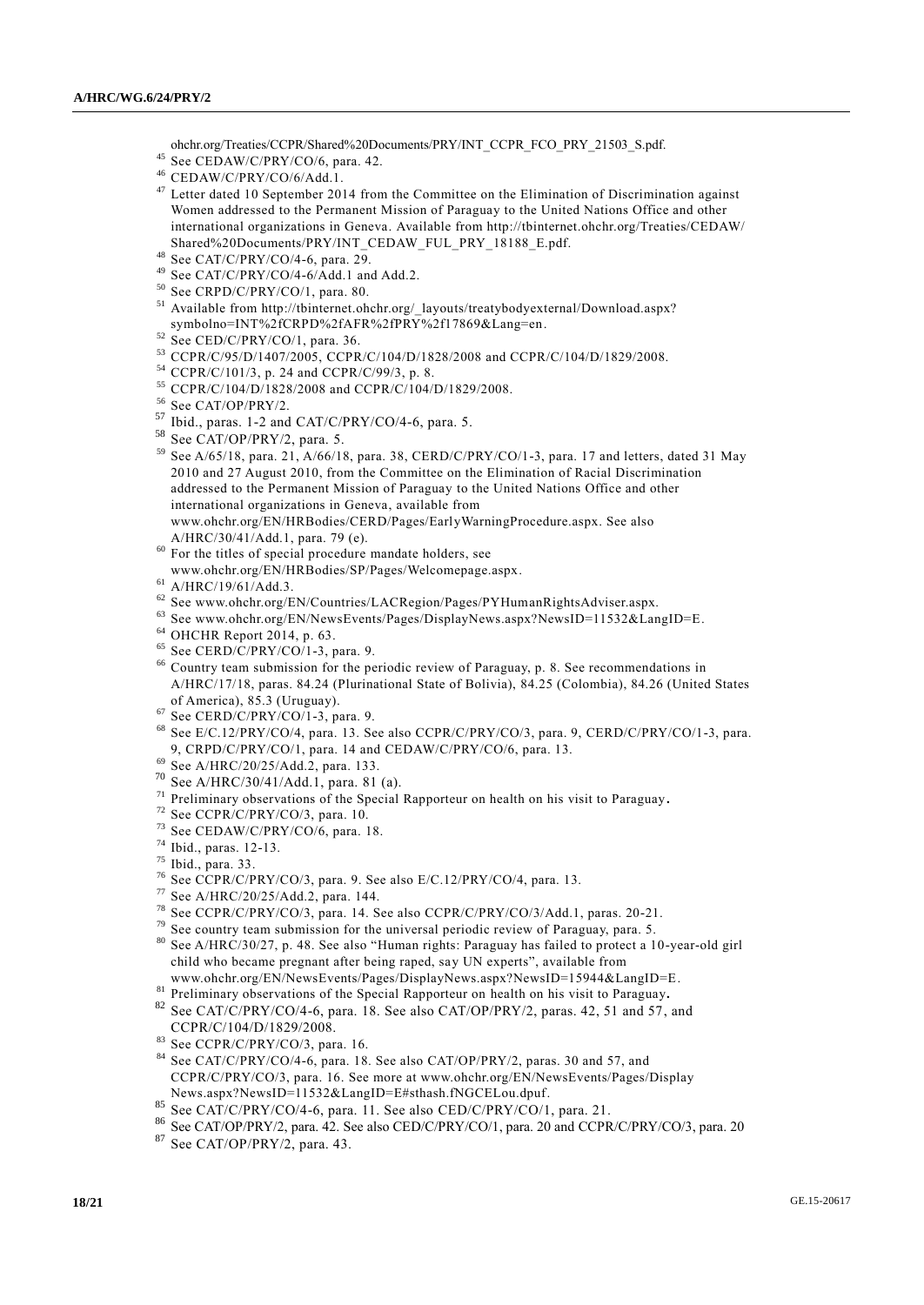- <sup>88</sup> See A/HRC/19/61/Add.3, para. 99.
- <sup>89</sup> See CAT/C/PRY/CO/4-6, para. 19. See also the preliminary observations of the Special Rapporteur on health on his visit to Paraguay**.**
- <sup>90</sup> See CAT/C/PRY/CO/4-6, para. 11.
- <sup>91</sup> Ibid., para. 19. See also CCPR/C/PRY/CO/3, para. 20.
- $92$  See CAT/OP/PRY/2, para. 50.
- 93 See CCPR/C/PRY/CO/3, para. 21. See also CAT/C/PRY/CO/4-6, para. 19.
- <sup>94</sup> See CAT/C/PRY/CO/4-6, para. 19.
- <sup>95</sup> Ibid., para. 19. See also CCPR/C/PRY/CO/3, para. 21.
- <sup>96</sup> See CAT/OP/PRY/2, para. 32.
- <sup>97</sup> Ibid., para. 55.
- <sup>98</sup> Ibid., paras. 53 and 56.
- Country team submission for the universal periodic review of Paraguay, para. 21.
- <sup>100</sup> See CAT/C/PRY/CO/4-6, para. 21. See also CCPR/C/PRY/CO/3, para. 12 and CEDAW/C/PRY/CO/6, para. 21.
- <sup>101</sup> See CCPR/C/PRY/CO/3, para. 12.
- <sup>102</sup> Preliminary observations of the Special Rapporteur on health on his visit to Paraguay**.**
- <sup>103</sup> See CAT/C/PRY/CO/4-6, para. 26.
- $^{104}$  See CEDAW/C/PRY/CO/6, para. 23.
- <sup>105</sup> Ibid., para. 22. See also CMW/C/PRY/CO/1, para. 44, CAT/C/PRY/CO/4-6, para. 23 and CCPR/C/PRY/CO/3, para. 17.
- $106$  See CCPR/C/PRY/CO/3, para. 17.
- <sup>107</sup> See CAT/C/PRY/CO/4-6, para. 23. See also CCPR/C/PRY/CO/3, para. 17 and CEDAW/C/PRY/CO/6, para. 23.
- <sup>108</sup> See CRC/C/OPSC/PRY/CO/1, para. 24.
- <sup>109</sup> Ibid., para. 28.
- <sup>110</sup> See CCPR/C/PRY/CO/3, para. 19. See also CERD/C/PRY/CO/1-3, para. 16, CRC/C/OPSC/PRY/CO/1, para. 22 and CEDAW/C/PRY/CO/6, para. 28.
- <sup>111</sup> See CEDAW/C/PRY/CO/6, para. 29. See also CCPR/C/PRY/CO/3, para. 19, E/C.12/PRY/CO/4, para. 23 and CRC/C/OPSC/PRY/CO/1, para. 35.
- <sup>112</sup> See CRC/C/OPSC/PRY/CO/1, para. 35.
- <sup>113</sup> See E/C.12/PRY/CO/4, para. 23.
- <sup>114</sup> See CCPR/C/PRY/CO/3, para. 23. See also CCPR/C/PRY/CO/3/Add.1, paras. 31-42.
- <sup>115</sup> See country team submission for the universal periodic review for Paraguay, para. 21.
- <sup>116</sup> See CCPR/C/PRY/CO/3, para. 22. See also E/C.12/PRY/CO/4, para. 12.
- <sup>117</sup> CAT/OP/PRY/2, para. 61; see also paras. 58-59. See further CAT/C/PRY/CO/4-6, para. 16.
- $118$  See CAT/C/PRY/CO/4-6, para. 16.
- <sup>119</sup> See CAT/OP/PRY/2, para. 64. See also CAT/C/PRY/CO/4-6, para. 16, CRC/C/OPSC/PRY/CO/1, para. 37 and E/C.12/PRY/CO/4, para. 11.
- <sup>120</sup> See CAT/C/PRY/CO/4-6, para. 12.
- <sup>121</sup> See A/HRC/30/41/Add.1, para. 31.
- <sup>122</sup> Ibid., para. 80 (a).
- <sup>123</sup> See CAT/C/PRY/CO/4-6, para. 20.
- <sup>124</sup> See CCPR/C/PRY/CO/3, para. 8. See also CED/C/PRY/CO/1, para. 17.
- <sup>125</sup> See CCPR/C/PRY/CO/3, para. 8. See also CED/C/PRY/CO/1, para. 18.
- <sup>126</sup> See CED/C/PRY/CO/1, paras. 27-28. See also CCPR/C/PRY/CO/3, para. 8 and CCPR/C/PRY/CO/3/Add.1, paras. 6-8 and 15-19.
- $127$  See CED/C/PRY/CO/1, para. 30.
- <sup>128</sup> See CAT/C/PRY/CO/4-6, para. 8.
- <sup>129</sup> See CED/C/PRY/CO/1, para. 25.
- <sup>130</sup> See CAT/C/PRY/CO/4-6, para. 25.
- <sup>131</sup> See CED/C/PRY/CO/1, para. 26.
- <sup>132</sup> See A/HRC/17/18, para. 85.54 (Canada).
- <sup>133</sup> UNHCR submission for the universal periodic review of Paraguay, p. 8. <sup>134</sup> See CCPR/C/PRY/CO/3, para. 26. See also CRC/C/OPAC/PRY/CO/1, para. 15,
- CERD/C/PRY/CO/1-3, para. 13 and CRPD/C/PRY/CO/1, para. 46.
- <sup>135</sup> See CRC/C/OPAC/PRY/CO/1, para. 15.
- 136 See CRPD/C/PRY/CO/1, para. 46.
- $137$  Country team submission for the universal periodic review of Paraguay, p. 9.
- <sup>138</sup> See CEDAW/C/PRY/CO/6, paras. 36-37.
- <sup>139</sup> See CRPD/C/PRY/CO/1, paras. 55-56.
- <sup>140</sup> See CRC/C/OPSC/PRY/CO/1, paras. 26-27.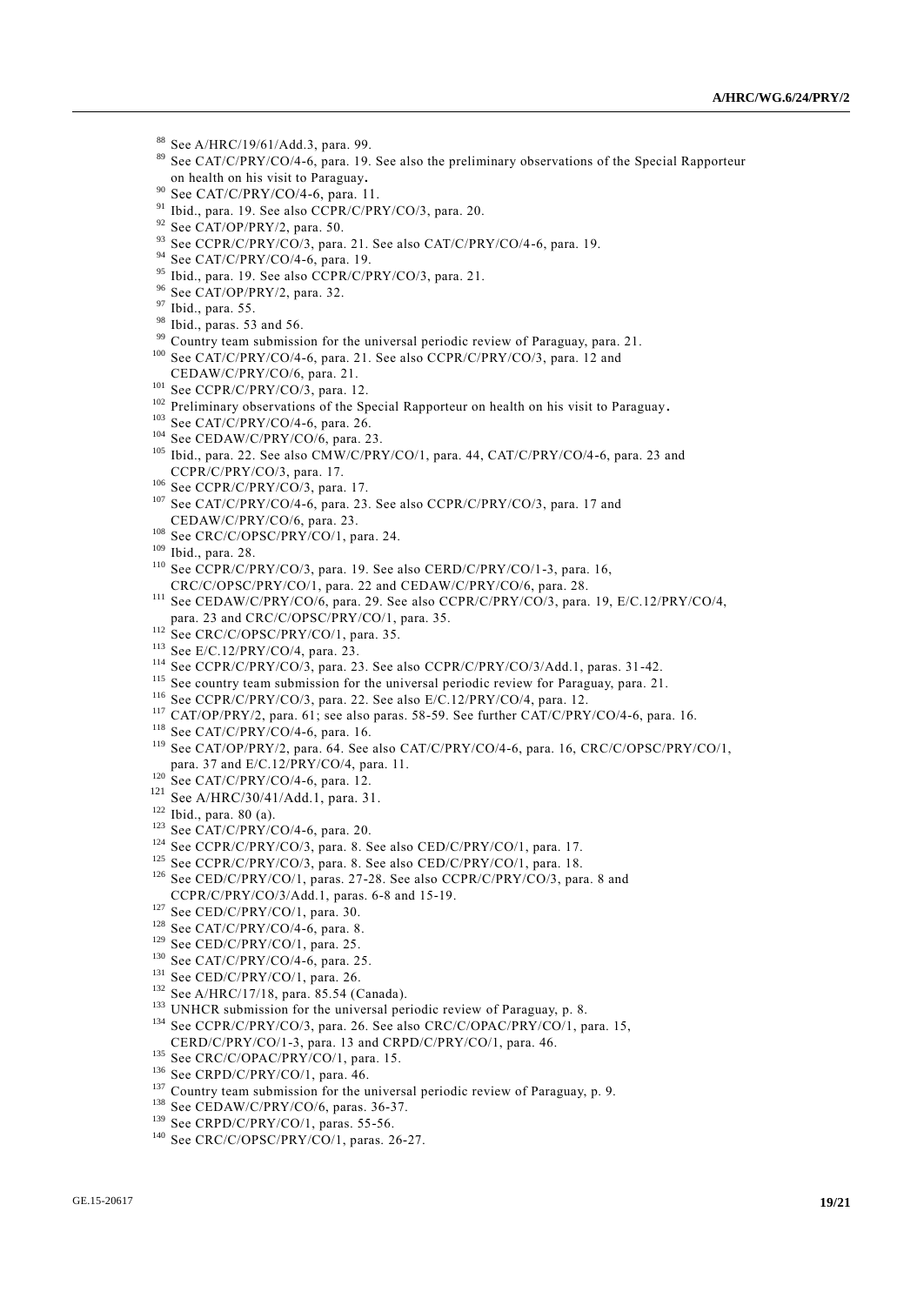- <sup>141</sup> See A/HRC/19/60/Add.1, para. 64; see also p. 1.
- <sup>142</sup> See CCPR/C/PRY/CO/3, para. 25. See also country team submission for the universal periodic review of Paraguay, para. 19.
- <sup>143</sup> See UNESCO submission for the universal periodic review of Paraguay, para. 39.
- <sup>144</sup> See CCPR/C/PRY/CO/3, para. 15.
- <sup>145</sup> See country team submission for the universal periodic review of Paraguay, para. 52.
- <sup>146</sup> See UNESCO submission for the universal periodic review of Paraguay, para. 38.
- <sup>147</sup> See CEDAW/C/PRY/CO/6, para. 25. See also CCPR/C/PRY/CO/3, para. 10.
- <sup>148</sup> See CERD/C/PRY/CO/1-3, para. 11.
- <sup>149</sup> See CRPD/C/PRY/CO/1, paras. 69-70. See also CCPR/C/PRY/CO/3, para. 11.
- <sup>150</sup> See E/C.12/PRY/CO/4, para. 15.
- <sup>151</sup> Ibid., para. 16.
- <sup>152</sup> See CEDAW/C/PRY/CO/6, para. 28.
- <sup>153</sup> See CCPR/C/PRY/CO/3, para. 18.
- <sup>154</sup> See CEDAW/C/PRY/CO/6, para. 29.
- <sup>155</sup> See E/C.12/PRY/CO/4, para. 20.
- <sup>156</sup> See A/HRC/20/25/Add.2, para. 146.
- <sup>157</sup> See country team submission for the universal periodic review of Paraguay, p. 9; see also para. 17. See also recommendations in A/HRC/17/18, paras. 85.16 (Sweden) and 85.55 (Brazil).
- <sup>158</sup> See E/C.12/PRY/CO/4, para. 17.
- <sup>159</sup> See recommendations in A/HRC/17/18, paras. 84.12 (Brazil) and 84.13 (State of Palestine).
- <sup>160</sup> See country team submission for the universal periodic review of Paraguay, para. 15.
- <sup>161</sup> See E/C.12/PRY/CO/4, para. 24.
- $162$  See CRPD/C/PRY/CO/1, para. 68.
- <sup>163</sup> See A/HRC/20/25/Add.2, para. 126.
- <sup>164</sup> Ibid., para. 148.
- <sup>165</sup> Ibid., para. 136.
- <sup>166</sup> See the statement of the Special Rapporteur on her visit to Paraguay. Available from www.ohchr.org/en/NewsEvents/Pages/DisplayNews.aspx?NewsID=15361&LangID=E.
- <sup>167</sup> See E/C.12/PRY/CO/4, para. 26.
- <sup>168</sup> See A/HRC/20/25/Add.2, para. 130.
- $169$  See CEDAW/C/PRY/CO/6, para. 34.
- $170$  See E/C.12/PRY/CO/4, para. 27.
- <sup>171</sup> Ibid., para. 27.
- <sup>172</sup> Ibid., para. 4.
- <sup>173</sup> Ibid., para. 28.
- <sup>174</sup> Preliminary observations of the Special Rapporteur on health on his visit to Paraguay**.**
- <sup>175</sup> See CRPD/C/PRY/CO/1, para. 59
- <sup>176</sup> See CEDAW/C/PRY/CO/6, para. 26. See also E/C.12/PRY/CO/4, para. 29 and CCPR/C/PRY/CO/3, para. 13.
- <sup>177</sup> See CEDAW/C/PRY/CO/6, para. 30. See also E/C.12/PRY/CO/4, para. 29, CCPR/C/PRY/CO/3, para. 13 and CAT/C/PRY/CO/4-6, para. 22.
- $178$  See CEDAW/C/PRY/CO/6, para. 30.
- <sup>179</sup> Ibid., para. 31. See also letter dated 10 September 2014 from the Committee on the Elimination of Discrimination against Women addressed to the Permanent Mission of Paraguay to the United Nations Office and other international organizations in Geneva , p. 4.
- <sup>180</sup> Preliminary observations of the Special Rapporteur on health on his visit to Paraguay**.**
- <sup>181</sup> See country team submission for the universal periodic review of Paraguay, p. 9.
- <sup>182</sup> See CAT/C/PRY/CO/4-6, para. 22. See also E/C.12/PRY/CO/4, para. 29, CCPR/C/PRY/CO/3, para. 13, CEDAW/C/PRY/CO/6, para. 31, letter dated 10 September 2014 from the Committee on the Elimination of Discrimination against Women addressed to the Permanent Mission of Paraguay to the United Nations Office and other international organizations in Geneva , and the preliminary observations of the Special Rapporteur on health on his visit to Paraguay.
- <sup>183</sup> See country team submission for the universal periodic review of Paraguay, para. 27. See also recommendation in A/HRC/17/18, para. 86.4 (Norway).
- <sup>184</sup> See E/C.12/PRY/CO/4, para. 30. See also the preliminary observations of the Special Rapporteur on health on his visit to Paraguay.
- <sup>185</sup> See CRPD/C/PRY/CO/1, paras. 57-58. See also E/C.12/PRY/CO/4, para. 30. See follow-up report submitted by Paraguay to the Committee on the Rights of Persons with Disabilities, p. 2, available from [http://tbinternet.ohchr.org/\\_layouts/treatybodyexternal/Download.aspx?symbolno=INT%2fCRPD%2fAFR%](http://tbinternet.ohchr.org/_layouts/treatybodyexternal/Download.aspx?symbolno=INT%2fCRPD%2fAFR%2fPRY%2f17869&Lang=en) [2fPRY%2f17869&Lang=en.](http://tbinternet.ohchr.org/_layouts/treatybodyexternal/Download.aspx?symbolno=INT%2fCRPD%2fAFR%2fPRY%2f17869&Lang=en)
- <sup>186</sup> See CEDAW/C/PRY/CO/6, paras. 26-27.